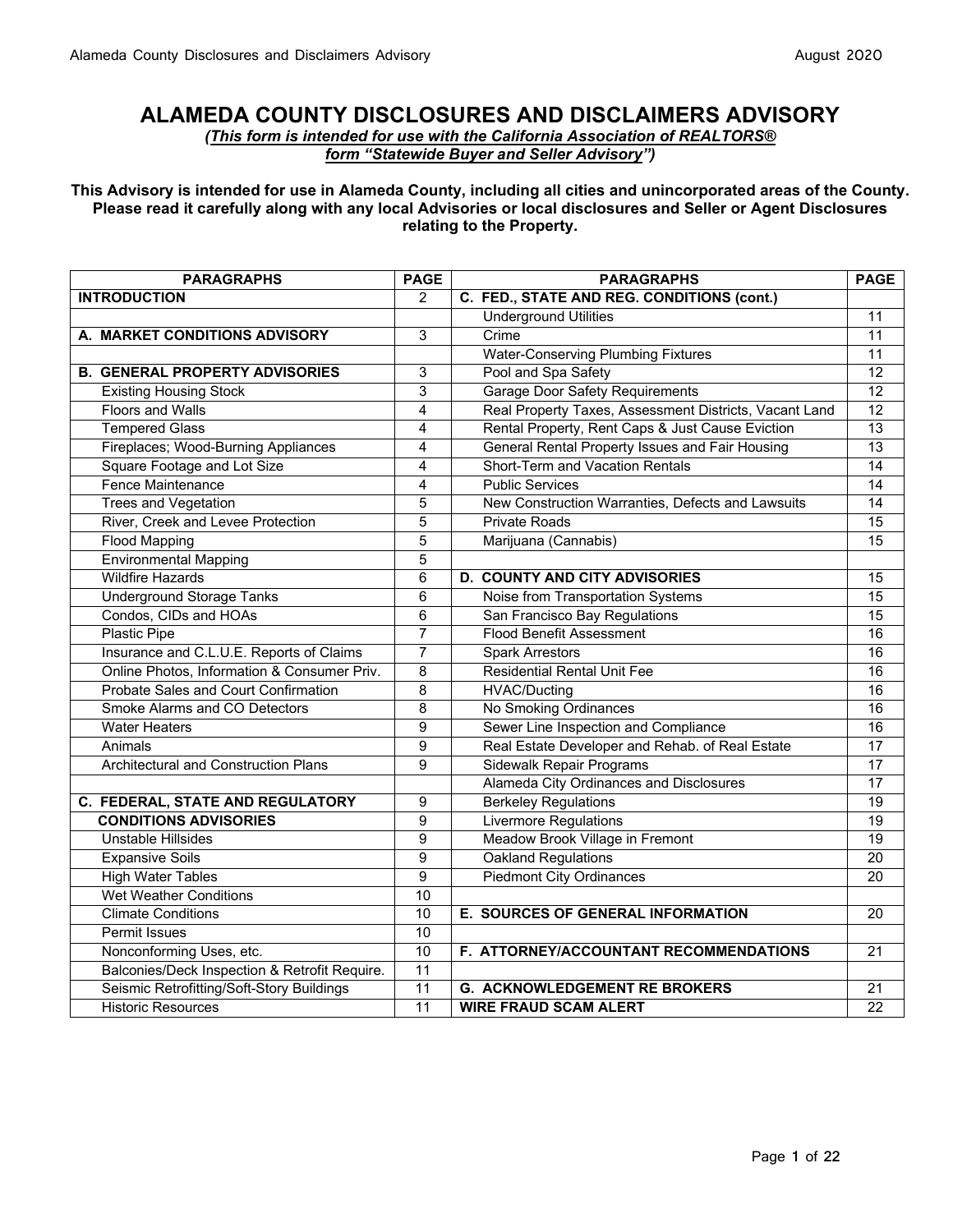## **INTRODUCTION**

This Advisory provides general information about selling and buying real property in Alameda County and is effective as of July 2020**.** It is not intended to be a comprehensive guide to buying real estate nor is it designed to alarm Buyers and Sellers. Although this Advisory does not limit any legal duty of real estate brokers, it does point out some limitations on real estate brokers' duties. This Advisory points out that when purchasing something as important and valuable as real estate, Buyers have a legal responsibility to protect themselves by taking special precautions to investigate the issues detailed in this Advisory and any other issues which impact the use, value or desirability of the Property; consult with the appropriate experts and/or governmental agencies. Do not just rely on real estate brokers or Sellers as sources for all information. When Buyers have questions, doubts or concerns, they should conduct their own Investigation with their own chosen professionals. For more information about the areas covered by this Advisory, Buyers can go online at the sites referenced at the end of this Advisory.

The information in this Advisory may change over time and/or new issues may develop due to actions taken at the federal, state, county, city and/or private, local level. Some of the issues that are covered in this Advisory are point of sale or retrofit requirements that may also get triggered by remodeling efforts or efficiency requirements. Sellers and Buyers should investigate the applicability of these requirements to the past, present and future sale, purchase, Ownership and/or development of the Property.

- Sellers must disclose anything that is known to the Sellers that materially affects the value or desirability of the Property. Sellers who need help in completing their disclosure obligations should consult with their own qualified, California real estate attorney; Brokers cannot determine the legal sufficiency of any disclosure.
- Sellers should conduct a diligent search of their documents to determine if they have any reports, disclosures, repair estimates and invoices (of any age) or other information which relate to the Property or the issues in this Advisory and provide a copy of that material to Buyers preferably with the Sellers' disclosure documents regardless of which disclosure forms are used.
- Sellers and Buyers should read this Advisory in conjunction with a careful review of all disclosures required by Sellers and by the real estate Brokers involved in the transaction including, without limitation, the Real Estate Transfer Disclosure Statement and the Supplemental Property Questionnaire, if provided by Seller.
- Buyers are responsible for conducting their own investigations into the issues discussed in this Advisory as well as those issues that are not referenced in this Advisory to the extent that those additional issues may affect the Buyers' determination of the use, value, desirability or development of the Property. That investigation should take place prior to the Buyer's removal or waiver of any investigation contingency. Buyers are urged to:
	- $\circ$  Carefully read the information contained in all advisories, pamphlets, disclosures, inspections, and/or reports that Buyers receive from any source.
	- $\circ$  Conduct additional/further investigations and inspections regarding any issues that concern Buyers which are raised in the documents received by Buyers from any source.
	- $\circ$  Thoroughly and thoughtfully inspect and evaluate the Property and, in so doing, meet Buyers' obligation to protect themselves, including those facts which are known to or within the diligent attention and observation of the Buyers.
- Buyers need to inquire into any additional matters (beyond those in this Advisory) to the extent that those additional issues affect the Buyers' determination of the use, value, desirability or development of the Property.
- Buyers must bear in mind that a Property may suffer defects and deficiencies which neither Sellers nor Brokers are aware. Buyers should also recognize that not all issues can be objectively determined and some issues can have varying impacts on different people since some people may be more sensitive than others.
- Buyers are urged to engage licensed professionals to evaluate all aspects of the Property and to consult all appropriate governmental agencies. Buyers' right to conduct certain types of investigations may be limited by the Purchase Contract or other factors such as Homeowners' Association requirements.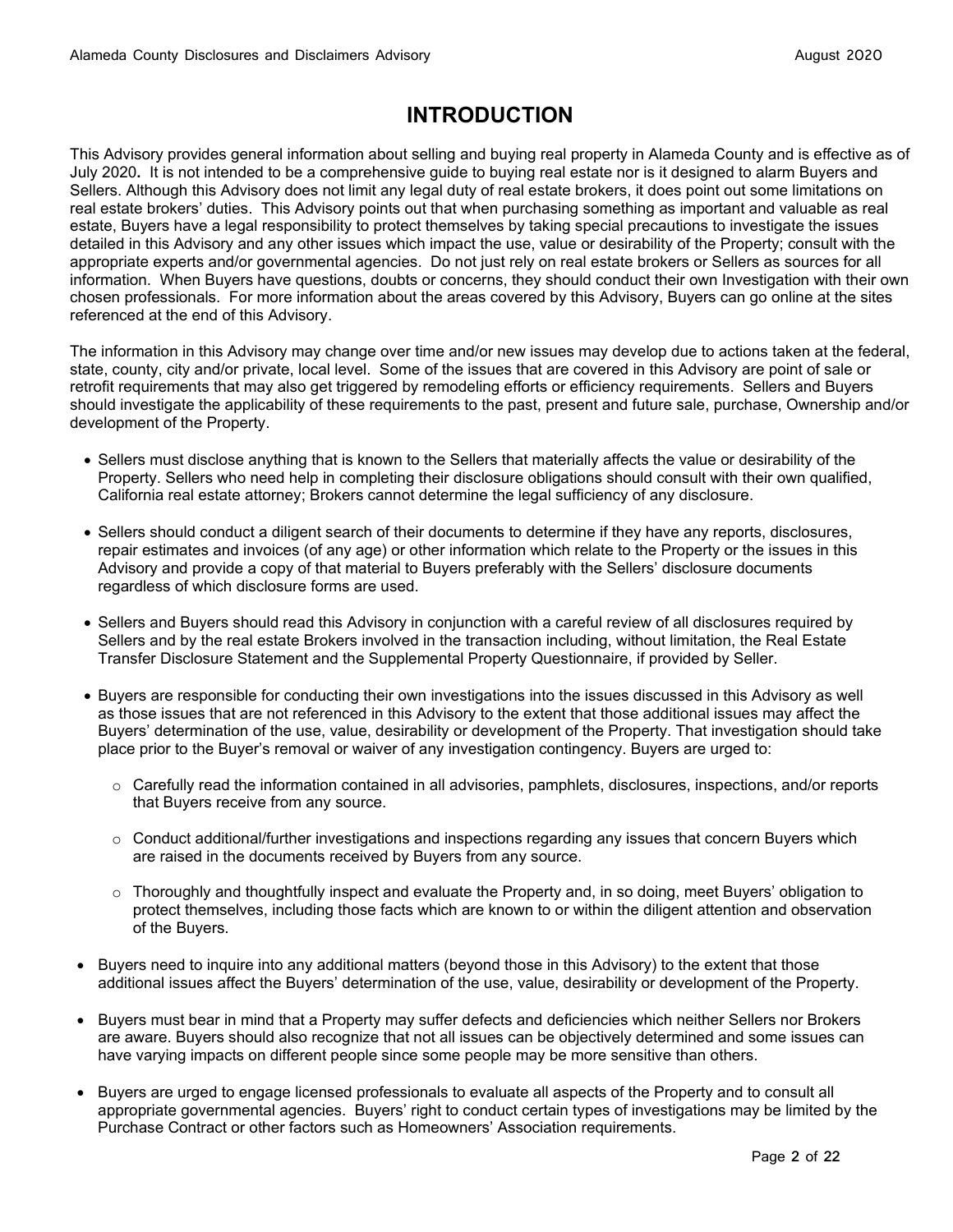- Any representations about the issues in this Advisory made by third parties have not been verified by Brokers and need to be independently confirmed by Buyers.
- **Although licensed to list, sell and lease real estate, Brokers may not have expertise on the issues in this Advisory.**

**The real estate licensees involved in the transaction do not** warrant or guarantee the accuracy of the information contained in this Advisory or the adequacy of the information contained herein as it relates to a specific real property transaction.

# **A. MARKET CONDITIONS ADVISORY**

Real estate markets are cyclical. It is impossible to predict what market conditions will be at any given time. The ultimate decision of how much to offer on any property rests with Buyers. Buyers need to decide what they are willing to pay in light of market conditions and their own financial resources. Buyers must also decide what type of offer to make in recognition of existing market conditions. Purchase price is not a simple calculation based upon square footage but an agreement as to what Buyers will pay and what Sellers will accept.

Real estate brokers traditionally recommend that Buyers protect themselves by conditioning their purchase on an inspection of the Property so that the Buyers can be assured that the Property meets their needs. In some markets, many Buyers are choosing to forego that sage advice so that their offer is more attractive to Sellers. If, after making an offer without an investigation contingency. Buyers become aware of an aspect of the condition of the Property that affects its value or desirability, Buyers may still be required to proceed to purchase the Property or possibly pay damages to the Seller, which may be the deposit in escrow. If this is a condition that must subsequently be repaired, Buyers may have no legal recourse against any of the parties in the transaction after escrow closes, including the Seller, the brokers or the inspectors, and then the Buyers may have to pay to correct those problems.

Waiving the right to have a contingency regarding inspection of the property does not necessarily waive the Buyers' right to access the Property, even if the Property is being sold "AS IS". Regardless of whether there is an investigation contingency, Broker recommends that prospective Buyers have the Property thoroughly inspected by their own experts prior to the Close of Escrow.

The lender's approval of financing includes the lender's determination that (1) Buyers are creditworthy and can afford to make the mortgage payments and (2) that the Property appraises for at least the principal amount of the loan. Even if Buyers have obtained a pre-qualification or pre-approval letter from a lender, the lender may not ultimately approve the loan if the lender's appraiser determines that the Property's fair market value is less than the amount of the purchase price or if the Buyers' financial/employment situation has changed. If there is no financing contingency and the Property does not "appraise", Buyers may not be able to afford to make up the difference between the loan amount applied for and the loan amount actually offered by the lender. Under those circumstances, Buyers may not be able to perform on Buyers' contractual obligations. This could then result in the Buyers paying damages to the Seller. **It is a serious risk for Buyers to eliminate from the purchase contract their right to have a financing and/or appraisal contingency if they intend to secure a loan.**

# **B. GENERAL PROPERTY ADVISORIES**

**1. EXISTING HOUSING STOCK:** Many properties have been built under different building codes and may not accommodate current or future personal property items such as electric cars. Regardless of its age, Buyers should have the Property inspected by a competent property inspector and obtain additional inspections recommended in any inspection report, or as may be necessary for Buyers to determine the actual condition of the Property. The Property's components, appliances, fixtures, systems and materials may have varying degrees of remaining useful life and may be subject to failure without notice. In addition, not all components, improvements or fixtures of the Property may comply with current code, zoning, health and safety, setback requirements, religious or cultural preferences. Some homes contain appliances, products or manufactured materials, such as Chinese dry wall, which may be defective, create problems with the use or value of other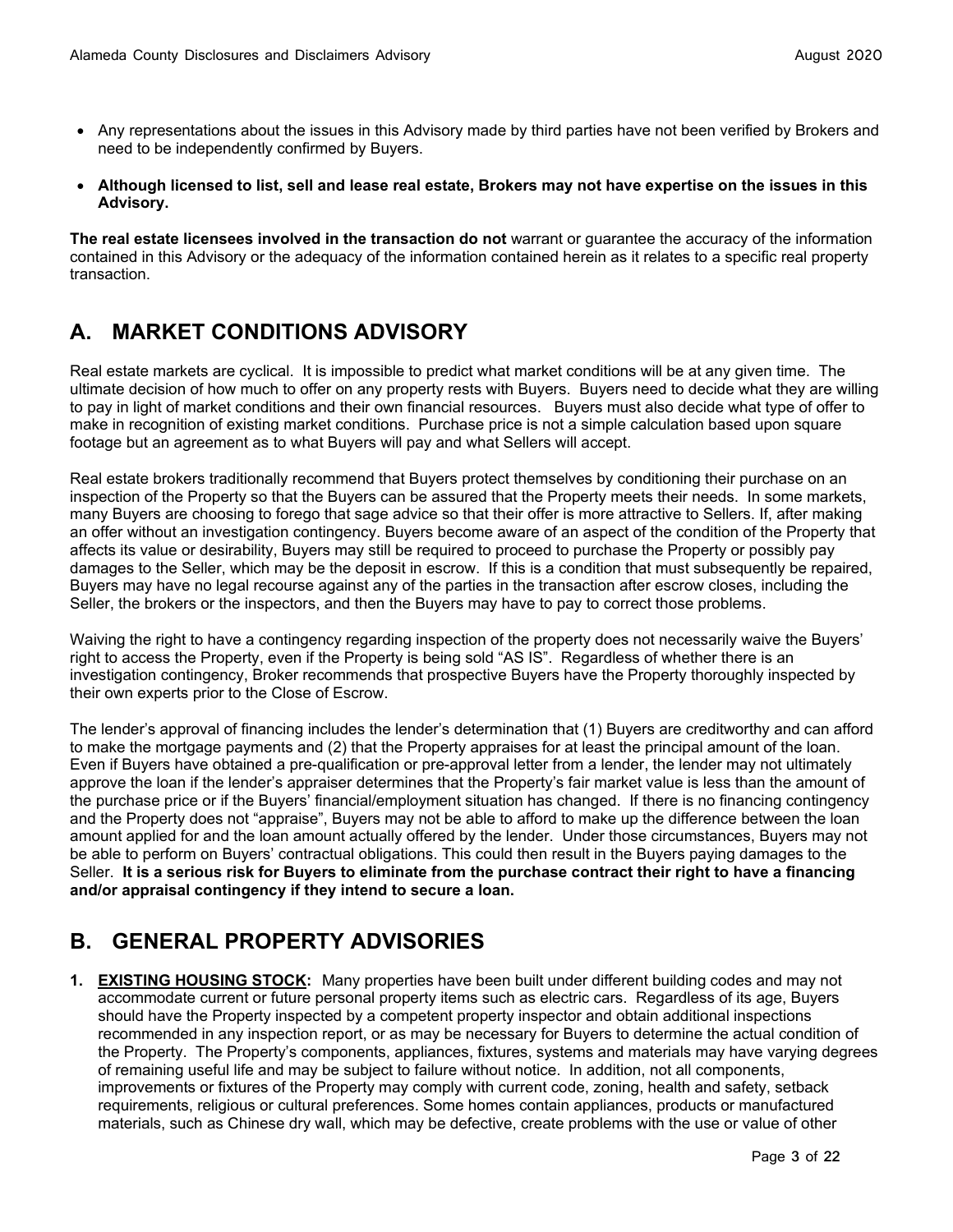aspects of the home and/or may be subject to manufacturer or governmental recall and/or a class action lawsuit. All homes include many components which require ongoing maintenance. Deferred maintenance will decrease the life span and/or functionality of many of these components. Buyers should seek reliable advice from appropriate professionals and to plan/budget for maintenance and future repairs.

- **2. FLOORS AND WALLS**: The personal property of the Seller may make a visual inspection of floors and walls difficult. The existence of certain types of floor coverings, such as carpeting and rugs, as well as certain types of wall coverings, such as wallpaper and paneling, and furniture prevent inspectors and brokers from inspecting the condition of the floors and walls beneath those materials. When exposed, these areas may have a different pattern of wear or shade of color. If Buyers wish to determine the condition of the floors and walls beneath such coverings, Buyers will need to secure the written authorization of the Seller to conduct investigations with appropriate professionals since removal of floor coverings may be required.
- **3. TEMPERED GLASS:** Many homes contain glass that IS NOT tempered in locations where tempered glass IS required by building regulations. Buyers are advised to have a contractor's inspection to identify the presence of any glass that is not properly tempered before removing a physical investigation contingency. Buyers should consider replacing any non-tempered glass with tempered glass to reduce the risk of injury.
- **4. FIREPLACES; WOOD-BURNING APPLIANCES:** Residential wood burning is the leading source of wintertime air pollution in the Bay Area and studies have confirmed there are significant health impacts from exposure to fine particulate matter found in wood smoke. The Bay Area Air Quality Management District ("BAAQMD") established the Wood Smoke Rule, Regulation 6, Rule 3 to reduce wintertime smoke pollution and protect public health. The Wood Smoke Rule requires anyone selling, renting or leasing a property in the Bay Area to disclose the potential health impacts from air pollution caused from burning wood. Fine particulate matter, also known as PM<sub>2.5</sub>, can travel deep into the respiratory system, bypass the lungs and enter the blood stream. Exposure may cause short-term and long-term health effects, including eye, nose and throat irritation, reduced lung function, asthma, chronic bronchitis, cancer and premature deaths. Exposure to fine particulates can worsen existing respiratory conditions. High PM2.5 levels are associated with increased respiratory and cardiovascular hospital admissions, emergency department visits, and even deaths. Children, the elderly and those with pre-existing respiratory or heart conditions are most at risk from negative health effects of PM2.5 exposure. Buyers should consult with a licensed professional to inspect, properly maintain, and operate a wood burning stove or fireplace insert according to manufacturer's specifications to help reduce wood smoke pollution. The Air District encourages the use of cleaner and more efficient, non-wood burning heating options such as gas-fueled or electric fireplace inserts to help reduce emissions and exposure to fine particulates.

When the BAAQMD issues a Winter Spare the Air Alert during the winter season from November 1 through the end of February, it is illegal to burn wood, manufactured fire logs, pellets or any solid fuels in fireplaces, wood stoves or outdoor fire pits. To check when the air quality is unhealthy and when a Winter Spare the Air Alert is issued, call 1-877-4NO-BURN or visit www.baaqmd.gov or www.sparetheair.org.

The information in **Paragraph 4** was provided by BAAQMD. Brokers have not verified and will not verify any of the information provided by BAAQMD.

- **5. SQUARE FOOTAGE AND LOT SIZE**: Different sources of size information including but not limited to Sellers and Appraisers often provide different square footage or lot size numbers for a property; public records may be, and often are, inaccurate and thus there are frequently discrepancies in the advertised sizes. Buyers are advised that square footage and/or lot size numbers, which may be obtained from various sources such as public records, MLS and others and are provided to Buyers regarding the Property are not, and will not be, verified by Sellers or the real estate agents. Buyers should obtain a specific disclosure regarding any known size discrepancies from Sellers and/or the real estate Brokers. **If the square footage or lot size of the Property is an important consideration in Buyers' decision to purchase the Property and/or the price that Buyers are willing to pay, then Buyers must independently conduct Buyers' own investigation through appropriate professionals and rely solely on that data.**
- **6. FENCE MAINTENANCE:** If the Property has a fence that is located on the boundary line, Civil Code Section 841 provides that the adjoining private landowners have an equal obligation to maintain the fence. However, fences are often not located on the boundary line and when that is true, who is responsible for maintaining the fence is a legal determination. Thus, questions regarding who is responsible for repairing or maintaining a fence should be reviewed with a qualified California real estate attorney. Brokers are not qualified to make that determination.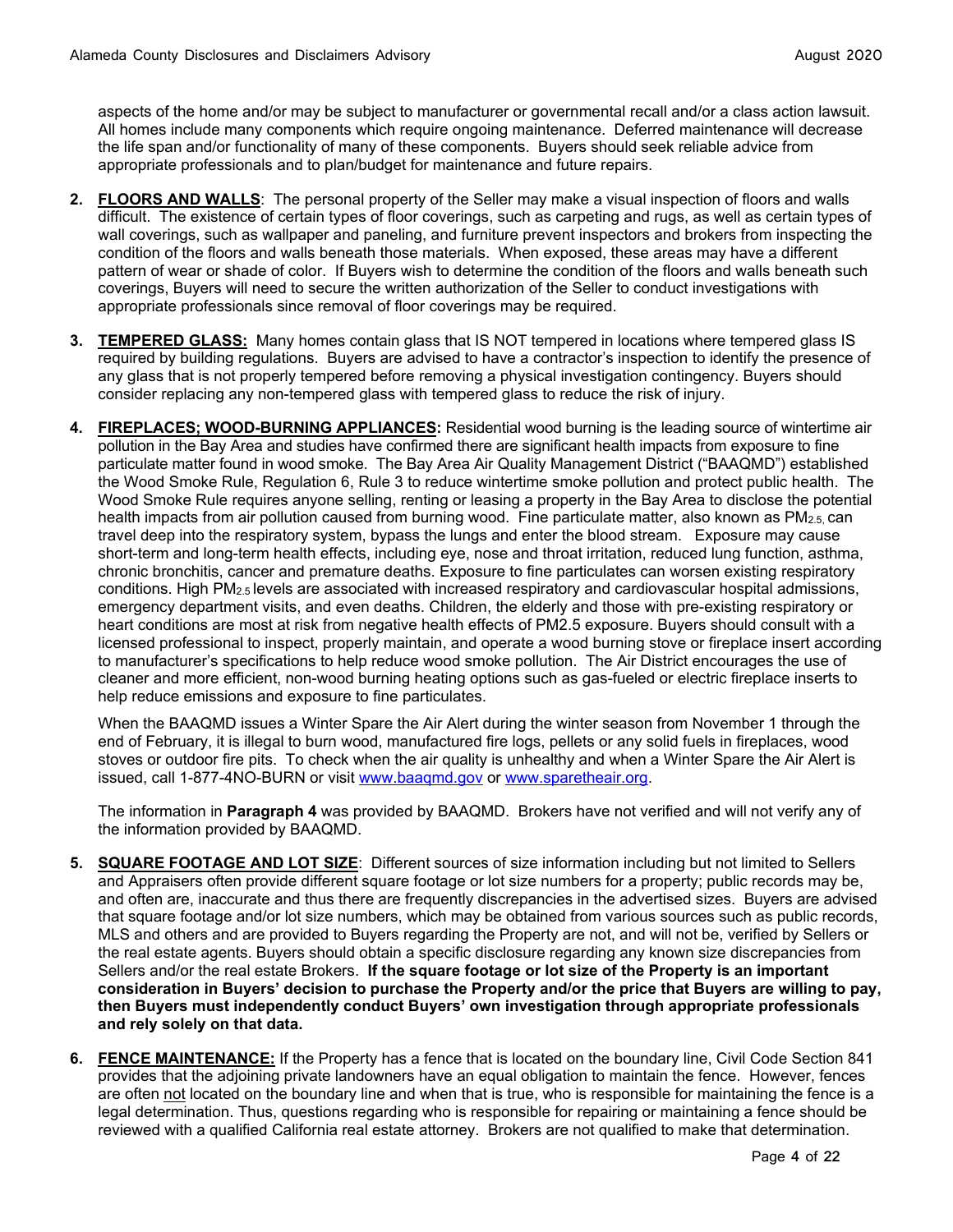**7. TREES AND VEGETATION:** *Protected Trees*. Most cities have an ordinance that requires property Owners to obtain a permit prior to removing *Protected Trees (also known as Heritage Trees)* from their property. *Protected Trees* are defined within the code of each city (such as Dublin and Newark). Removing or damaging any *Protected Tree* without the proper permit constitutes an infraction. In addition to the cost of the infraction, violators may be liable for damages. A City may place a lien on the Property if imposed fees are not paid on a timely basis. That lien may subsequently be added to the county property tax bill.

In addition, the Alameda County Tree Ordinance requires property Owners planning to perform any of the following activities to obtain an approved permit from the Alameda County Public Works Agency: Pruning/ Trimming of branches over one (1) inch in diameter (permits are not required for minor pruning of branches one (1") inch in diameter or less), planting or removing a tree.

*Hazardous Trees*: Some cities define hazardous tree conditions within their Municipal Building Codes and address ways of mitigating those conditions on both private and public property. There are often stringent time frames for responding to hazardous tree claims. If hazardous tree claims are not resolved privately, a claimant may, as a last resort, pursue the claim through the court system.

*View Ordinances*: Some cities have view ordinances that restrict the height of trees so that trees do not unreasonably obstruct the view that existed at the time of purchase of the property. Certain trees that are part of the natural habitat can be exempt from this law. Often a view property will have recently trimmed trees and shrubs revealing the view. Buyers should take note that maintaining that view could entail not only trimming foliage on their own property, but also enlisting the cooperation of their neighbor to keep their foliage trimmed, usually at the Buyers' expense. Cities do not take an active role in these issues; rather they encourage the private resolution of such disputes. Each city has a slightly different mechanism for handling these situations, and Buyer is encouraged to review the Municipal Code during their inspection period.

Buyers are encouraged to seek the advice of a licensed arborist for any questions regarding trees that are on the Property or on a neighbor's property.

**8. RIVER, CREEK AND LEVEE PROTECTION:** Many properties are impacted by creeks (a narrow channel or small stream), underground aquifers, and/or culverts (a man-made structure used to enclose a flowing body of water which is usually designed to allow water to pass underneath a road or other structures). If the Property includes, abuts or is located near a creek or culvert, Buyers should investigate the possibility of flooding and/or water intrusion or other nuisances that may result from proximity to those water sources by contacting appropriate experts. Brokers cannot determine these issues. In addition, some cities have enacted regulations regarding creeks and culverts making maintenance of these creeks and culverts the responsibility of adjacent property Owners which can involve considerable expense.

For example, in the unincorporated areas of Alameda County, property Owners whose land has a watercourse that abuts or passes through the property must maintain that part of the watercourse and keep it reasonably free of trash, debris, excessive vegetation and other obstacles and must make certain that any structures on the property will not become a hazard to the use, function or physical integrity of the watercourse. Buyers should review the Alameda County Watercourse Protection Ordinance with their own experts regarding these issues and before commencing any work in, over or near a watercourse.

- **9. FLOOD MAPPING:** Flood maps and flood designations for all properties may change over time which could impact the future use, value, desirability or development of the Property as well as its insurability. Rising sea levels may also have an impact on future flooding. Under the "Homeowner Flood Insurance Affordability Act of 2014," properties in flood zones, designated in an NHD report, will experience annual premium increases which could be as much as 18% to 25% per year. For further details regarding any specific Property, go to: https://www.floodsmart.gov/floodsmart/ or http://www.realtor.org/articles/senate-passes-flood-insurance-withhouse-amendments
- **10. ENVIRONMENTAL MAPPING:** Some of the third-party Natural Hazards Disclosure ("NHD") companies may provide information regarding environmental hazards that are mapped by the federal government, state or local entities such as Super Fund Clean-Up sites. Buyers should consider discussing with the NHDS provider what environmental disclosures and maps may be available.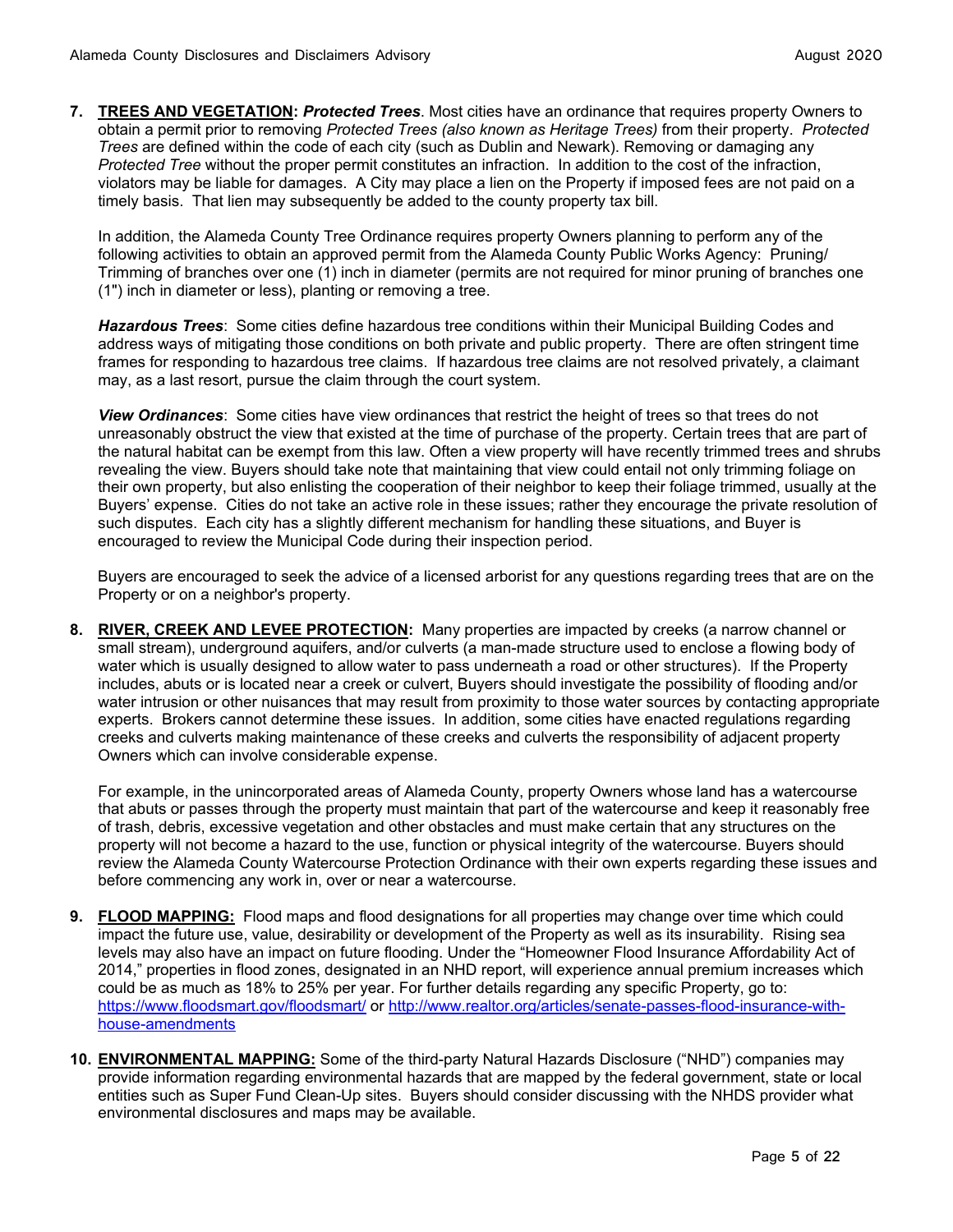- **11. WILDFIRE HAZARDS:** Wildfire disasters can create health and safety concerns in the aftermath of clean-up efforts, as well as unknown and possible future concerns related to the rebuilding of infrastructure in the impacted areas. Some of the concerns and issues of wildfires include, but are not limited to: lot clearing costs; environmental clean-up concerns; local, state and/or federal regulations for issuing permits and/or for authorizing rebuilding efforts; availability of insurance and/or utilities; construction-related inconvenience and delay; and the impact that federal, state or local disaster declarations may have on materials, prices, costs and rent. Buyers should investigate all wildfire related issues to determine what impact, if any, those issues may have on the Buyer's current and future use or development of the Property.
- **12. UNDERGROUND STORAGE TANKS (UST):** Many of the larger, older homes in this area built before 1935 may have or have had an Underground Storage Tank for the fuel oil that fired the Property's furnace. As natural gas became the more common standard fuel for home furnaces, virtually all of the old furnaces have been replaced. However, many of the fuel oil tanks remain buried on the property. In residential applications, the California State Water Resources Control Board regulates all UST's in California. The licensing, inspection and regulation of UST's in residential application are currently exempt provided the tank is less than 750 gallons and was used for fuel oil only. However, this does not guarantee that the Property would be exempt from abatement if a UST is discovered upon the Property. Each municipality has very different regulations concerning UST's that may include removal and soil clean-up of any toxic material that may have leaked from the tank. Buyers and Sellers are advised to speak directly to the Public Works Department, Building Department and/or Fire Department in the pertinent city concerning specific regulations affecting UST's.
- **13**. **CONDOMINIUMS, COMMON INTEREST DEVELOPMENTS AND HOMEOWNERS' ASSOCIATIONS:** If the Property is l in a Common Interest Development ("CID"), the Seller should request that the Homeowners' Association ("HOA") provide all required documents regarding the HOA operation and expenses to meet the Seller's disclosure obligations under Civil Code Section 4525. It is strongly recommended that Buyers receive the current HOA documents directly from the HOA rather than from any online service or from an earlier transaction. Although Sellers can legally provide their own copies of the required documents, the best practice is to have the HOA provide the documents so that the most current information is provided to Buyers.

Buyers need to carefully examine all of the documents that are provided regarding the HOA and compare the documents with the list of required disclosures specified in the HOA form from the California Association of REALTORS®. If any document(s) are missing, Buyers should send a written request to the Seller that the Seller provide the missing documents and/or provide a written explanation for why the document(s) were not included with the other HOA documents.

Some HOA's do not prepare or keep all documents required by the law, such as reserve studies and/or financials and may not be operating in compliance with the law. As a result, Buyers may only receive a portion of the state required documents; in which case Buyers must be aware that they are buying into an HOA without the benefit of the information those documents would provide. Buyers should retain the services of experts, such as attorneys, accountants or others who specialize in reviewing HOA documents to determine the adequacy of the reserves and whether or not the Property is suitable for the Buyers' intended uses.

Any changes or improvements to a unit generally require some form of review and approval by the HOA. The HOA may impose significant restrictions on any changes, especially those which impact the common area(s). These restrictions may include imposing maintenance obligations and/or indemnification requirements in case of damage during installation. Buyers should review all HOA restrictions and determine the impact of those restrictions, during the contingency period, if they intend to make changes including but not limited to those which involve adding solar energy systems onto common area roofs or adding special equipment for televisions and other electronic equipment. Another example is that HOAs often restrict the type of floor and/or wall material that can be used in certain units and/or the number of pets due to noise and other factors; however, reasonable accommodations must be made for assistance animals. Buyers should directly contact the HOA Board to determine whether or not the Property can be used for Buyers' intended purposes. Buyers should also determine whether or not the Property meets Buyers' subjective personal preferences, including the degree to which smoking is allowed. Buyers should keep in mind that HOA governing documents can change over time (by board action, the member approval process and/or court action) thus there is no guarantee that the Buyers' future intended uses will be allowed. See also **Paragraphs 39 and 40** regarding long-term and short-term rental issues.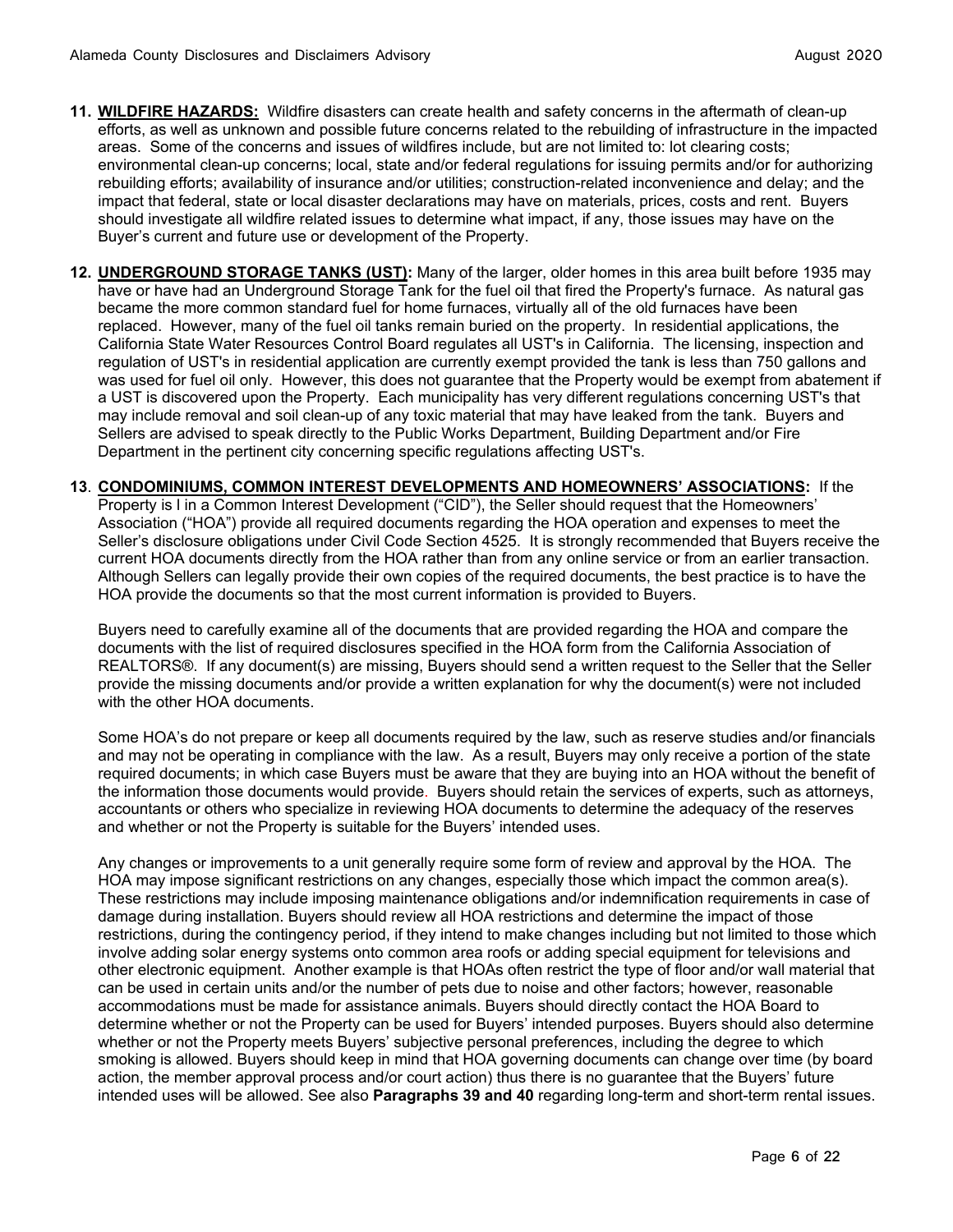Many CID have been involved in or are presently involved in litigation regarding the design, construction, maintenance and/or condition of all or a part of the Development. Whether or not these lawsuits are successful, litigation is expensive and the cost of such legal actions may impact not only the adequacy of the HOA reserves but also the amount of current or future assessments. The existence of HOA insurance does not necessarily mean that there is insurance coverage for any given single interest or unit in the CID, an Owner's remodeling or upgrade efforts, and/or the Owner's contents.

Occasionally issues arise in the purchase of property in a CID regarding parking and/or storage spaces associated with a single interest or unit in the Development. Buyers should determine for themselves whether or not the allotted parking space(s) are adequate to park the Buyers' vehicle(s) in the assigned spaces by actually parking in those spaces. Parking space(s) and storage space(s), if any, may be described in a Condominium Map or in the Preliminary Report issued by a Title Company. The actual markings, striping and numbering of these space(s) may not accurately reflect the actual spaces and may be in conflict with the space(s) designated in the recorded documents. It is therefore crucial that Buyers personally determine that the parking and storage space(s) that are designated in the recorded documents are actually being transferred to Buyers and that those space(s) are acceptable for the Buyers' intended needs and uses of the Property. See also **Paragraph 52** re Sewer Line Inspection and Compliance if there is an HOA.

Sellers who have ever served on the HOA Board, may have access to information and documentation that is not provided by the HOA and/or which is deemed "confidential" or protected by an "attorney client privilege". Sellers should consult with their own qualified California real estate attorneys to determine how they will need to disclose that additional information; Brokers are not qualified to evaluate or investigate those legal issues.

Some cities, such as Berkeley, have enacted No Smoking Ordinances, banning smoking in common areas and units in multi-unit buildings (see **Paragraph 51**). The sale of a unit in a multi-unit building may need to include a disclosure in the contract regarding a local No Smoking Ordinance and renting some multi-unit residences may also require a provision in the lease or other rental agreement that it is a material breach for the Tenant or anyone else to smoke in the unit or common areas. Brokers are not qualified to evaluate or investigate this legal issue.

Real estate licensees are not obligated to inspect the common areas of the CID. Buyers should therefore investigate the general condition of the entire CID subject to the authorization of the HOA.

- **14**. **PLASTIC PIPE:** Some builders in Alameda County used PEX water pipes in constructing homes. This type of pipe, manufactured under the name of KITEC®, has been alleged in a class action lawsuit to be faulty and a settlement of that lawsuit has been reached. Buyers should investigate whether or not there are any plastic pipes or fittings prior to removing their investigation contingency and investigate the current and future condition of those pipes. For additional information about this particular product and/or to learn more about the lawsuit, there is a website available at: http://www.kitecsettlement.com/faq.cfm. Buyers should also contact a qualified California real estate attorney to discuss any questions they may have regarding their ability to recover proceeds from this settlement.
- **15. INSURANCE AND C.L.U.E. REPORTS OF INSURANCE CLAIMS:** As part of Buyers investigation into their ability to obtain homeowners' insurance coverage, Buyers should ascertain if their chosen insurance company will require certain retrofit repairs, such as installation of safety glass and/or fireplace spark arresters and a gas shutoff valve. The fact that an insurance company may require these repairs does not necessarily mean that the Seller is obligated to pay for and/or make the repairs requested by the insurer. In addition, prior claims submitted by Buyers on other properties may affect the final cost of the homeowners' insurance on the property being purchased by Buyers. Buyers should investigate these matters thoroughly prior to removing their investigation contingency.

Standard real estate purchase agreement forms require Sellers to provide Buyers with insurance claims history for the property for a period of five years preceding the sale. Sellers do not always know (or remember) the insurance claims history. Natural Hazards Disclosure Statement ("NHDS") Reports had included a report used by insurance companies called C.L.U.E., but NHDS Reports no longer include those reports. Because a C.L.U.E. report itself is not required, Sellers may disclose the insurance information themselves as part of the disclosure process. For the most accurate information regarding past insurance claims, Sellers may be able to either: (a) go online to: https://personalreports.lexisnexis.com/ and create an account that will enable the Sellers to order a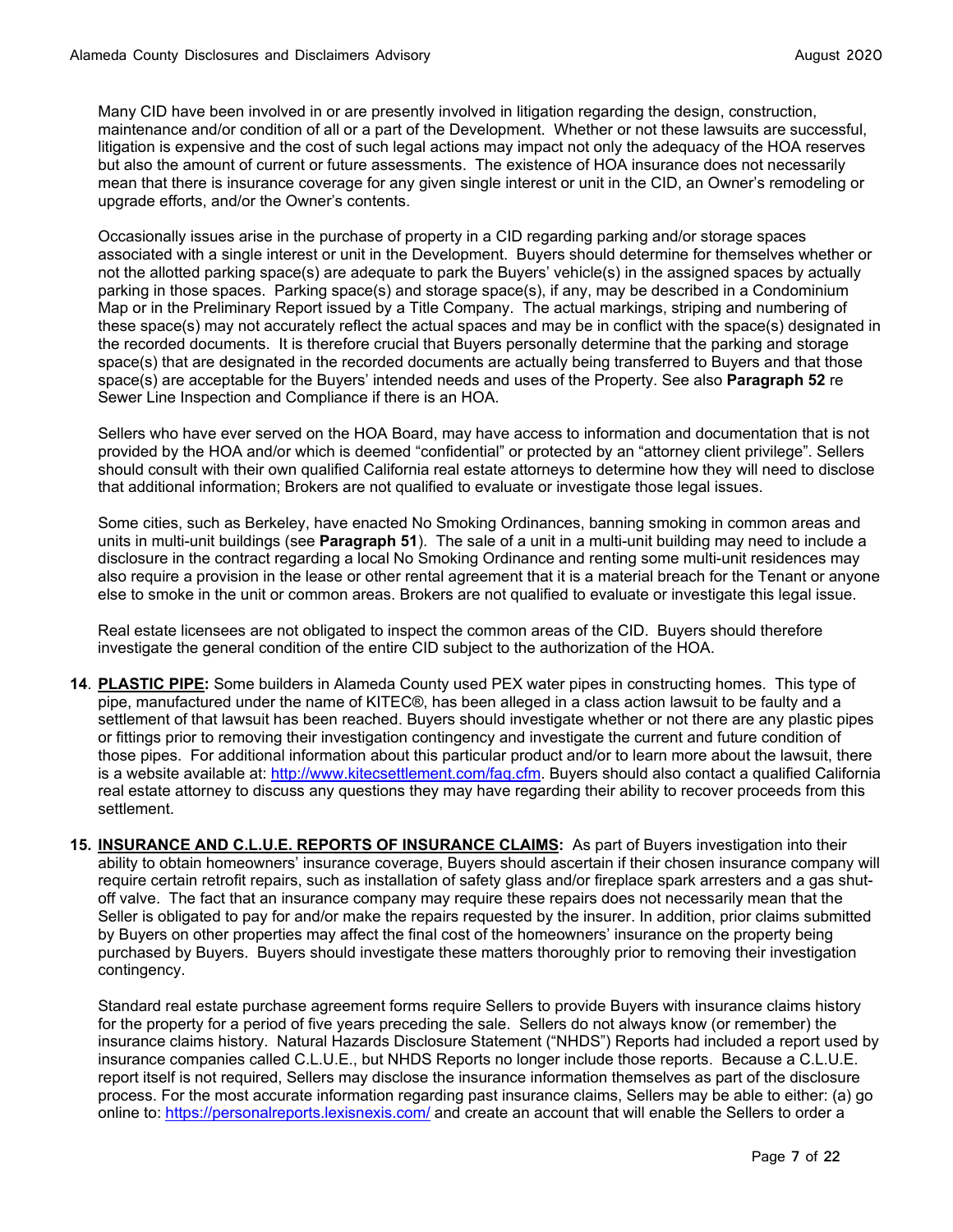C.L.U.E. report; or (b) contact their homeowner insurance policy broker who may be able to provide a copy. Buyers can also include in their purchase contract an obligation for Sellers to provide them a C.L.U.E. report.

**16. ONLINE PHOTOS, INFORMATION & CONSUMER PRIVACY:** Effective January 1, 2020, the California Consumer Privacy Act of 2018 ("CCPA") imposes new privacy obligations on certain types of businesses that collect "personal information" about California consumers. Not all individuals and/or entities with whom you interact during a real estate transaction are required to comply with the CCPA. For additional information, review the *California Consumer Privacy Act Advisory* created by the California Association of REALTORS®. Whether or not CCPA applies, photographs of the Property provided to the MLS and Brokers' websites may appear on other Brokers' sites as well as national data aggregation sites, including, but not limited to, Realtor.com, Zillow and Trulia. It is not possible for Brokers to remove photos from websites over which they have no control.

Information regarding the Property and the neighborhood may exist online in various blogs, discussion boards, Nextdoor, Facebook pages, official neighborhood association and HOA sites. However, other unofficial sites written by third parties may also exist with postings about the community, people and properties. Some online sites offer viewers the opportunity to express opinions and air complaints. The information available on official and unofficial sites may consist of opinion, speculation, unfounded assertions and rumors, making it difficult to determine what is and what is not true. Neither Seller nor any of the real estate licensees may be aware of, nor will they conduct a search of, any online information, even if they are using or have used those platforms to advertise goods or services. Sellers and real estate licensees are not obligated to verify, investigate, explain or remove commentary of third parties.

**17. PROBATE SALES AND COURT CONFIRMATION:** An executor or administrator (the "Representative") of a probate estate may sell estate property if it is in the best interests of the estate to do so. The sale of estate real property is typically subject to Probate Court Confirmation. The Independent Administration of Estates Act ("IAEA") provides a simplified method of probating estates with limited court supervision. Under the IAEA, the Representative may list real property with a broker for a period not to exceed 90 days without prior court approval and to sell the Property without court confirmation, unless a person named in the will or other person who is entitled to receive a Notice of Proposed Action objects; in which case court confirmation will be required. The Representative's ability to sell without court supervision or approval under IAEA is not absolute and is conditioned upon there being no objections by interested persons (generally, the heirs). If there is any objection, Court Confirmation may be necessary.

Probate property is always sold "As-Is" and certain standard disclosure forms, such as the Real Estate Transfer Disclosure Statement, are not required. However, the Representative must nonetheless disclose all actual knowledge of material facts affecting the value or desirability of the Property.

If Court Confirmation is required and is subject to open competitive bidding (which is true in probate, conservatorship, guardianship, receivership or bankruptcy sales), it is strongly recommended that Buyers personally appear in Court when their offer is scheduled for confirmation. Buyers should understand that in most sales requiring Court Confirmation, the Property may continue to be marketed and that their broker and others may represent other competitive bidders prior to and at the Court Confirmation hearing. Different types of courts have their own rules for how to handle the possibility of over-bids, including whether initial deposits need to be in a certain amount or whether an over-bid needs to be a specific percentage above the original offer. Any questions regarding the specific rules for the Court where the confirmation hearing is to be held should be directed to the clerk of that Court. It is also strongly recommended that Buyers consult a real estate attorney who is knowledgeable about Court Confirmation sales since real estate brokers/agents are not qualified to provide legal advice.

**18. SMOKE ALARMS AND CARBON MONOXIDE DETECTORS:** California Health and Safety Code §13113.8 requires installation of smoke alarms in residential property. If a TDS is required, the Sellers certify in the TDS that the Property has (or will have prior to Close of Escrow) operable smoke alarms which are approved and installed in compliance with the State Fire Marshal's regulations and applicable local standards, including installation of alarms with 10-year batteries in all bedrooms before finalizing any permitted contracting work costing \$1,000 or more. State law requires carbon monoxide detectors in living areas of residential properties that have fossil fuel burning appliances, even if those appliances are several floors below, for example, furnaces in the basement of a condominium building.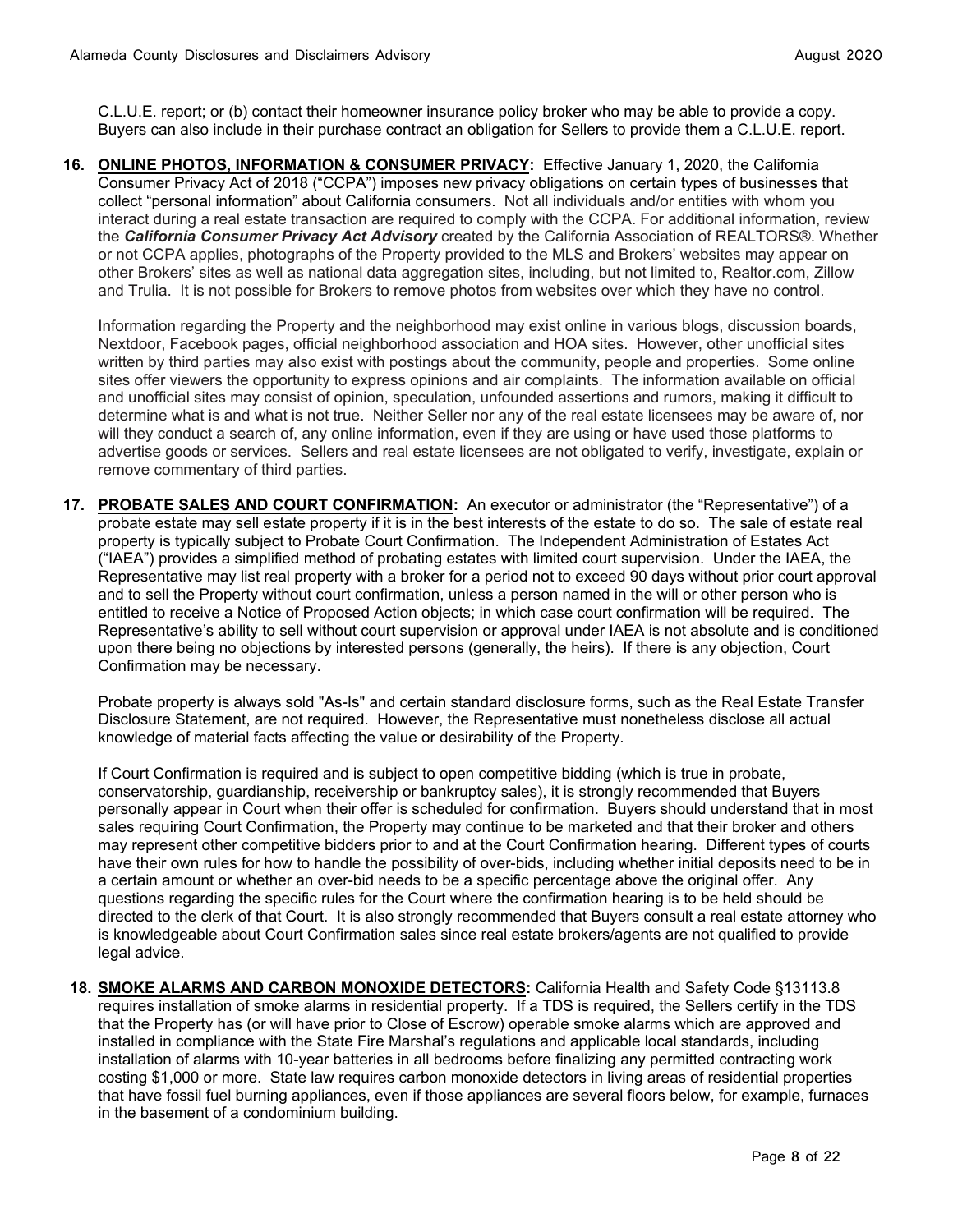- **19. WATER HEATERS:** Under State law, all water heaters must be braced, anchored or strapped to resist falling or horizontal displacement due to earthquake motion and Sellers of Property must certify to Buyers that the bracing requirement has been satisfied. In addition, water heaters which are newly installed or moved must be raised so their ignition point is 18 inches off the ground. Many other plumbing code requirements may also apply, e.g. gas venting, pipe wrapping, temperature and pressure relief valves, drain valves, bollard protection in garages.
- **20. ANIMALS:** The past or present existence of animals anywhere on the property may be a red flag of damage or other problems. Animal urine and feces can damage floors, floor coverings, walls, baseboards, or other components. Additionally, animals can attract fleas, ticks and other pests that can remain on the Property after the animal has been removed. Complete elimination of odors and other problems created by animals may not be possible even by professional cleaning efforts or replacing carpets, pads and other affected components. Property may be subject to local ordinances regulating the maintenance, breeding, number or type of animals permitted, or other requirements such as spaying or neutering. Buyers should investigate whether Homeowner and Common Interest Associations have imposed restrictions on animals. Neighbors may have animals that can cause problems including but not limited to noise or odors. Common pets such as dogs can bark, cats are not easily contained, and in some cases more unusual animals (e.g. poultry, exotic birds, and reptiles) may create issues that impact the value, use and enjoyment of the Property.

California is home to a wide variety of animals, birds, reptiles and insect life, including but not limited to ants, bedbugs, bats, rodents, snakes and larger wild animals such as mountain lions and deer, some or all of which may enter or inhabit the Property and may be difficult to eliminate or control. These creatures can damage landscaping, might be a hazard to people, pets or other animals and may cause issues that impact the Buyers' use and enjoyment of the Property. Proximity to rural or open space areas increases the likelihood of this problem. Buyers should investigate these issues with licensed professionals, including local animal/pest control companies, and/or other qualified agencies or organizations during Buyers' inspection period.

**21. ARCHITECTURAL AND CONSTRUCTION PLANS:** Property Owners often have architectural/ construction plans and renderings, whether or not those plans were ever approved or used for any purpose. These plans and drawings do not "run with the land" even if the plans were used to build existing structures and even if they are on file with the local planning department. In most situations, Sellers's contracts with the architect specify that the plans remain the possession of the architect; the Seller is granted a limited "non-exclusive license" to use that material. Thus, Sellers generally do not have the legal right to advertise, sell or give that documentation to Buyers without the express written authorization of the architect who in all likelihood has copyrighted the plans. Buyers who want to use the Sellers' plans and drawings for any purpose should contact the creator of the plans directly for authorization to use that material.

### **C. FEDERAL, STATE AND REGIONAL CONDITIONS ADVISORIES**

- **22. UNSTABLE HILLSIDES:** Many hillside properties are active and potentially active landslide areas. Many of the geologic forces which have shaped California over the eons are still active today. The only way to determine the nature of the soil and bedrock under a structure, and how these forces may affect those structures, is with a geologic or geotechnical inspection and report.
- **23. EXPANSIVE SOILS:** Some parts of Alameda County have expansive, or adobe, soil which will expand and contract with the wet and dry seasons. This expansion and contraction can cause movement or shifting of structures and their foundations.
- **24. HIGH WATER TABLES:** Some parts of Alameda County have high water tables that can intensify mold growth and compromise the stability of soil and/or foundation. In addition, high water tables may affect the use and enjoyment of the surrounding land, particularly during months of heavy rain. Buyers should consult the appropriate experts to help evaluate the effect of high-water tables on the subject property and, when necessary, consider drainage modifications to protect the structure and improve the use and enjoyment of the surrounding landscape.

Some real property in Alameda suffers from drainage and soils issues, which can lead to settlement affecting the structural integrity of the property. Occasional heavy rains, high water tables, and variations in yard elevations, can also cause standing water and poor drainage. Buyers should consult with appropriate experts regarding any concerns. Buyers are also referred to the City of Alameda at (510) 747-4700.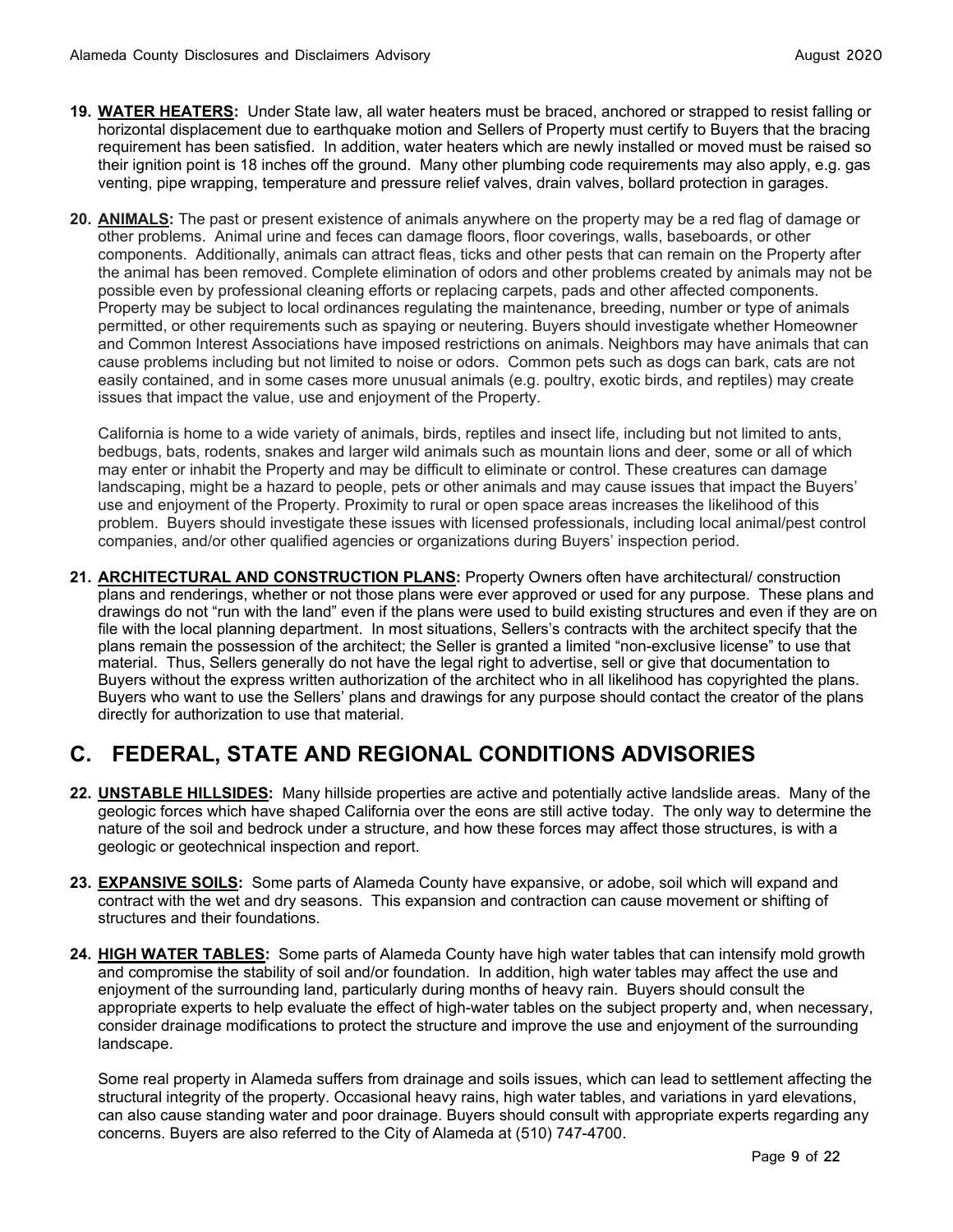Reports from Natural Hazard Disclosure (NHD) companies may not contain all information from all sources regarding the Property and surrounding conditions and cannot be relied on for all information regarding natural hazards which may affect the Property. Brokers recommend that Buyers have any Property they are purchasing inspected by a qualified geologist, geologic or geotechnical engineer, or other qualified professional.

- **25**. **WET WEATHER CONDITIONS:** At times, this area may have months with heavier than usual rainfall. During these times, hillside properties may be susceptible to earth movement and drainage problems. Properties on flatlands may be susceptible to flooding. Properties which may not have experienced water intrusion into or under the property in the past may experience these conditions as a result of weather-related phenomena. Sellers are obligated to disclose to Buyers those material defects or conditions known to them which affect the value or desirability of the property; however, not all Sellers may be aware of recent changes in the conditions of the property or its improvements caused by unusually wet weather. Because of these factors, it is recommended that, in addition to a home inspection, Buyers have such additional inspections by inspectors or engineers regarding these conditions as Buyers may desire.
- **26. CLIMATE CONDITIONS:** The Alameda area exhibits several micro climates. Buyers are advised that these areas are subject to frequent strong winds, wind-driven rain, fog and mist, and direct sunlight, any of which, alone or in combination, can impact the condition of the land as well as prematurely age the interior and exterior of structures. Erosion, warping and cracking of surfaces, failed seals on dual-paned windows, loss of roof shingles, and water intrusion, among other problems, are not uncommon with such properties, and thus these properties require regular, thorough maintenance. In particular, properties located near sources of water, such as the Bay, rivers and streams may require additional, more thorough maintenance. Buyers are advised to fully investigate these conditions and to determine for themselves the cost of any increased maintenance and repairs that may be needed for any Property located in these areas.
- **27. PERMIT ISSUES**: An improvement that is made without the required permit can, among other things, have a negative impact on value, require a retrofit, impact habitability, preclude insurance coverage and/or result in fees, penalties, government and/or civil enforcement actions. One such example would be where a second living unit (an accessory dwelling unit "ADU") is being rented by the Seller but the required permit was not obtained for this ADU. In some cities, there may be a lower standard applied in those circumstances where the property Owner is obtaining the permits, as opposed to a contractor doing so. Obtaining and finalizing permits may trigger additional retrofit requirements that are not required as a condition of sale. Examples include but are not limited to water conserving plumbing fixtures and safety devices to prevent drowning of small children in pools and spas. See **Paragraphs 34 and 35**.

Permit inspection periods in the City of Alameda can take at least two or more weeks to be completed. To prevent any delays to escrow and prevent any possible monetary loss, plan accordingly for the automatic gas shutoff valve requirement, EBMUD PSL testing, etc. signoffs. For more information, contact the Alameda Community Development Department (510) 747-6800.

**28. NONCONFORMING USES, ROOMS, ALTERATIONS OR ADDITIONS:** Any rooms, alterations or additions to the Property which were done without necessary permits or certificates of completion ("nonconforming improvements") may be subject to fines, permit and construction costs, and other expenses to bring into conformity. Nonconforming improvements may be subject to removal by local building inspection and code enforcement agencies. Nonconforming rental units may be required to be vacated and possibly torn down. It may not be feasible to legalize nonconforming improvements because of zoning, permit and/or other legal or regulatory limitations. Some building inspection and code enforcement agencies may conduct random inspections of properties for permit, code and other violations while the Property is being marketed. Such nonconforming improvements may also be discovered when anyone applies for a permit to do work on the property either before or after escrow closes. Whenever nonconforming uses are discovered, the then-current Owner could face expensive repairs, permit fees and other costs and/or even removal of the nonconforming improvement.

While Sellers are obligated to disclose any known nonconforming improvements, Seller may not be aware of some or all illegal improvements or uses especially those that were made prior to Seller's Ownership of the Property. Real estate brokers and agents are not required by law to inspect public records and cannot determine the legal status of improvements based solely on their required visual inspection of the property. Thus, Buyers are strongly urged to investigate possible nonconforming improvements by personally contacting the local building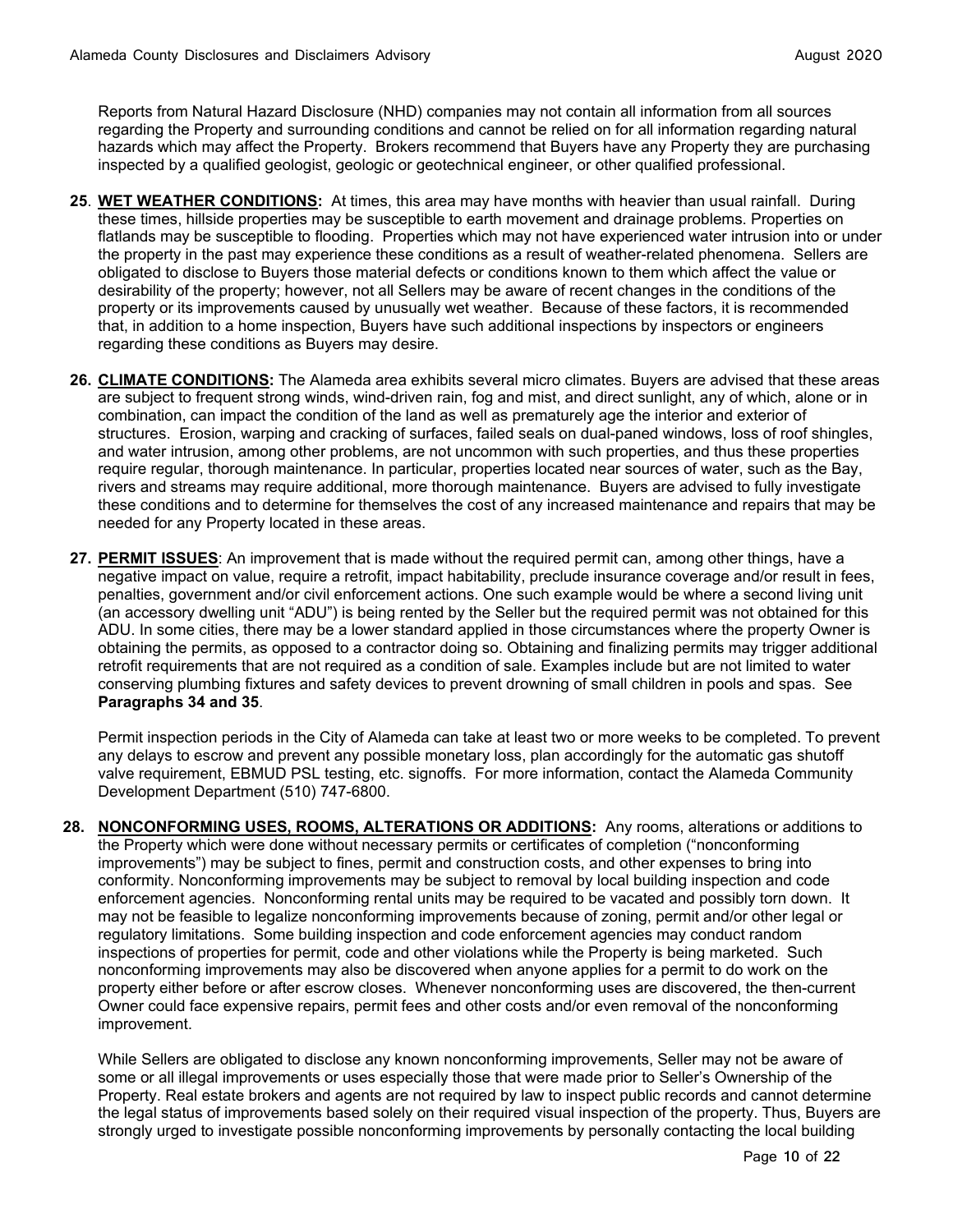inspection and code enforcement agencies as well as obtaining the advice of contractors, architects, engineers or other professionals regarding the status and condition of the Property prior to removing the investigation and inspection contingencies.

- **29. BALCONIES/DECKS INSPECTION AND RETROFIT REQUIREMENTS:** Effective January 1, 2019, state law requires an Owner of multi-family buildings with 3 or more dwelling units to conduct an inspection of and make any necessary repairs to exterior decks, balconies and other components that are elevated more than 6 feet above the ground. The inspection must be completed by January 1, 2025 and will require subsequent inspection by January 1st of every six years thereafter. The purpose of the inspection is to determine whether the decks, balconies, and exterior elevated elements and their associated water proofing elements are in a generally safe condition, adequate working order, and free from any hazardous condition caused by fungus, deterioration, decay or improper alteration. State law requires that the inspection be performed by certain qualified professionals. The law sets forth timelines for the completion of the report, delivery to the Owner, and completion of any repairs or replacement. Fines, penalties and/or liens on the property can be imposed for non-compliance with this law. State law allows cities and counties to enact their own regulations which may be stricter than the state requirements, including but not limited to extending the inspection and repair requirements to other exterior components, such as landings, exit corridors, stairway systems and other elements to determine if these structures are in safe condition, in adequate working order and free from hazards, dry rot, fungus, deterioration, decay, improper construction or hazardous conditions. Buyers are strongly urged to investigate possible inspection and retrofit requirements by personally contacting the local building inspection and code enforcement agencies as well as additional licensed professionals regarding the status and condition of any building components at the Property prior to removing any investigation contingency.
- **30. SEISMIC RETROFITTING/SOFT-STORY BUILDINGS**: Some cities, such as Oakland, are in the process of enacting strict seismic retrofit requirements to minimize significant property damage and loss of life in the event of an earthquake, while other jurisdictions, such as the City of Alameda, are maintaining lists of potentially unsafe properties. One type of structure that is prone to substantial earthquake damage is a multi-story wood-frame building supported by slim columns with garages or storefronts underneath; many of these structures collapsed in the 1989 Loma Prieta earthquake. All soft-story buildings may need to be upgraded, not as a condition of sale but over time. Buyers are strongly urged to investigate possible inspection and retrofit requirements by personally contacting the local building inspection and code enforcement agencies as well as licensed professionals regarding the stability of soft-story buildings prior to removing any investigation contingency. Buyers are also encouraged to review the state pamphlet *The Homeowner's Guide to Earthquake Safety;* Brokers have no expertise in determining structural integrity or the need for any retrofitting.
- **31. HISTORIC RESOURCES:** Some towns, including Fremont, Pleasanton and Union City, have enacted ordinances to preserve and protect certain properties or areas that have been deemed to be of historical significance. Real estate brokers are not qualified to identify the legal or practical effect of any historic designation. Buyers should investigate these issues with the local planning department.'
- **32. UNDERGROUND UTILITIES:** Some towns and cities have begun the process of burying utility lines underground in order to remove the utility poles in the neighborhood. These projects can result in special tax assessments and set-up costs for the individual homeowners. It is recommended that Buyers investigate this issue with Pacific Gas and Electric Company ("PG&E").
- **33. CRIME: C**rime is a fact of urban life and some areas experience more crime than others. Crime statistics for various areas and municipalities may rise and fall over time; the incidence of various types of criminal activity may also increase or decrease. Local law enforcement may target designated areas for special but temporary enforcement measures. Individual criminal acts may occur in any neighborhood or may occur close to a property that is being sold while other criminal acts may occur far away. Some crimes may be reported in the news while others are ignored by the media. Because of the ever-changing information regarding crimes, neither Seller nor brokers will independently investigate crime or criminal activity in the area of any property by any means including, but not limited to, contacting the police or reviewing any internet data bases. If criminal activity is a factor in the decision to purchase a particular property, or in a particular neighborhood, Buyers are urged to check with the local law enforcement agencies and online information, prior to removing their investigation contingency.
- **34. WATER-CONSERVING PLUMBING FIXTURES:** Existing law calls for installation of water-conserving plumbing fixtures when the existing plumbing fixtures are "noncompliant" by certain dates, as discussed here. A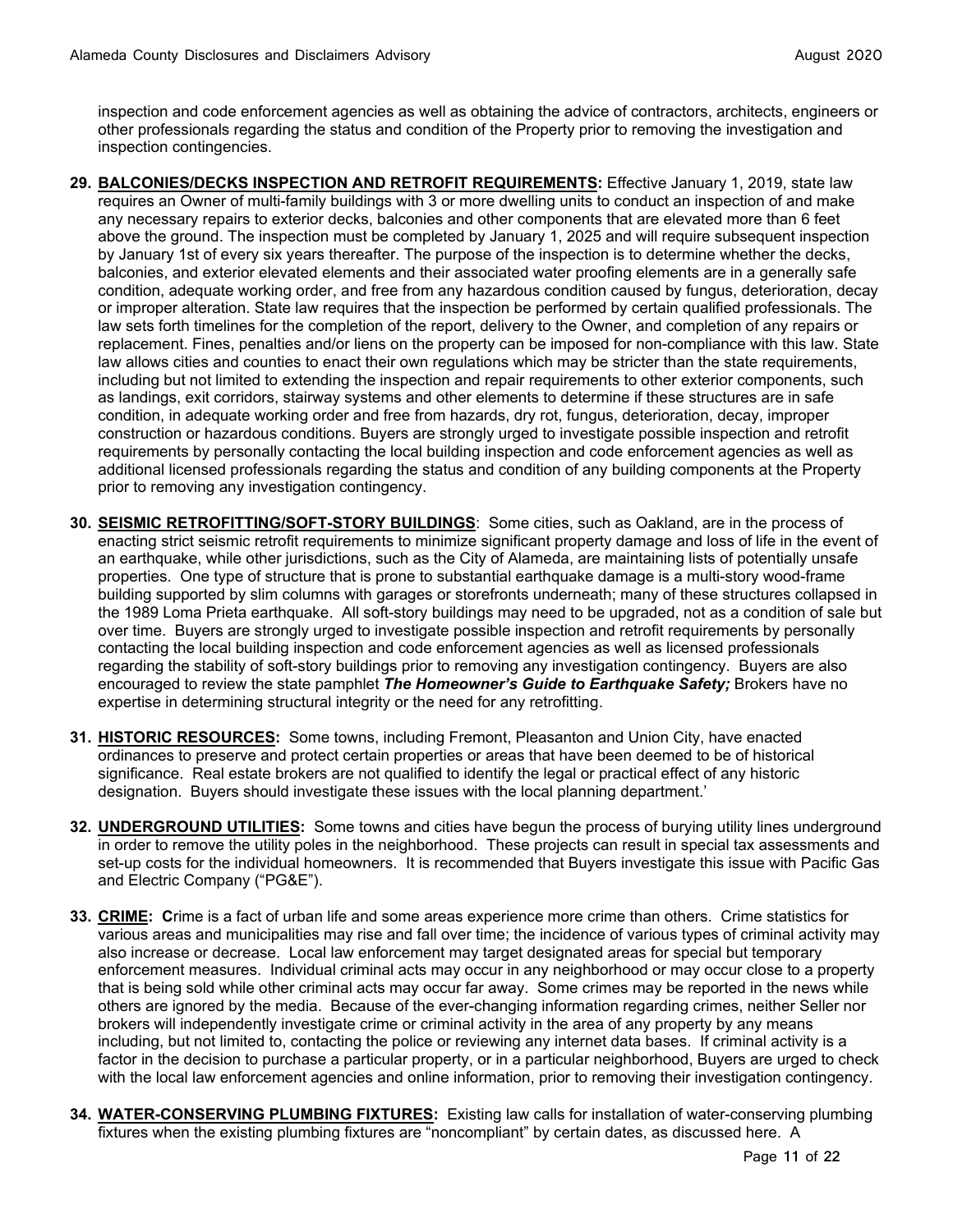**noncompliant plumbing fixture** means: (1) any toilet manufactured to use more than 1.6 gallons of water per flush; (2) any urinal manufactured to use more than one gallon of water per flush; (3) any showerhead manufactured to have a flow capacity of more than 2.5 gallons of water per minute; and (4) any interior faucet that emits more than 2.2 gallons of water per minute. There are various dates for compliance:

**SINGLE-FAMILY RESIDENCES:** Under this law, a condo, even a single condo occupied by only one family, is not a single-family residential property. As of **January 1, 2017, all single-family residences built prior to January 1, 1994 must comply with this law by replacing all noncompliant plumbing fixtures whether or not the property is being remodeled or sold.** 

**Sellers must disclose to Buyers, in either the Seller Property Questionnaire (SPQ) or the Exempt Seller Disclosure (ESD) form, if Sellers are aware of whether the Property has any noncompliant plumbing fixtures. If a Seller answers "No" to that question, Buyers should not assume that the Property is fully compliant since the "No" response may merely mean that Seller is unaware or is uncertain as to whether or not any such fixtures are noncompliant. For this reason, as a part of their property inspection of Properties subject to this law, Buyers are urged to have all plumbing fixtures inspected by a qualified professional to determine whether all plumbing fixtures are actually compliant with this law.**

Sellers and Buyers are advised to determine, prior to contract acceptance, which Party will be responsible for the cost of the water-conserving plumbing fixtures retrofit.

**MULTI-FAMILY AND COMMERCIAL PROPERTIES:** All multi-family and commercial properties must comply with this law by replacing all noncompliant plumbing fixtures. Sellers will need to disclose to the prospective Buyer if Seller is aware of the existence of any noncompliant plumbing fixtures at the property.

For rental property, compliant plumbing fixtures shall be installed and operating at manufacturer's rated water consumption at the time a tenant takes possession.

**35. POOL AND SPA SAFETY:** Commencing January 1, 2018, all home inspection reports used in the sale of a single-family residence, must indicate whether or not a Property with a pool and/or spa has any of the 7 drowning prevention safety features described in Health & Safety Code Section 115925. Neither home inspectors nor Buyers and Sellers can agree to waive this requirement if there is a home inspection report but the new law does not obligate Sellers or Buyers to obtain a home inspection report. Real estate professionals are not obligated to and are not qualified to determine if the Property meets current safety requirements.

Although it is important to have appropriate safety measures in place to prevent drowning of small children, this law is not a retrofit requirement that must be completed as a condition of sale. At the time that a single-family residence is altered or improved, the installation of 2 pool/spa safety features must be a condition of final permit approval. Therefore, Sellers and Buyers are advised to determine, prior to contract acceptance, which Party will be responsible for the cost of adding any required pool/spa safety features.

- **36. GARAGE DOOR SAFETY REQUIREMENTS**: Effective July 1, 2019, in addition to existing safety standards regarding automatic reversing device standards, all new automatic garage doors openers sold or installed in California must have a battery-operated back-up system to function during electrical outages.
- **37. REAL PROPERTY TAXES, ASSESSMENT DISTRICTS AND VACANT LAND:** The Purchase Agreement addresses payment of real property taxes and assessments relating to the Property. As part of their negotiations for the Purchase Agreement, the parties may decide how to prorate such taxes and assessments; payments on bonds and assessments and their assumption by Buyers; and payment on Mello-Roos and other Special Assessment District bonds and assessments that are now a lien on the Property.

Some cities, such as Oakland, have imposed and others are contemplating imposing an annual tax on vacant property. Vacant land and developments are subject to imposition of different fees in different jurisdictions, usually based upon the type of vacant property and/or the length of time the land is left vacant. Unpaid fees can become a lien on the property. Buyers should determine the extent of any unpaid fees and other restrictions by contacting the relevant jurisdiction because Sellers may not be aware of all taxes and/or liens. Real estate brokers and agents are not qualified to make these determinations.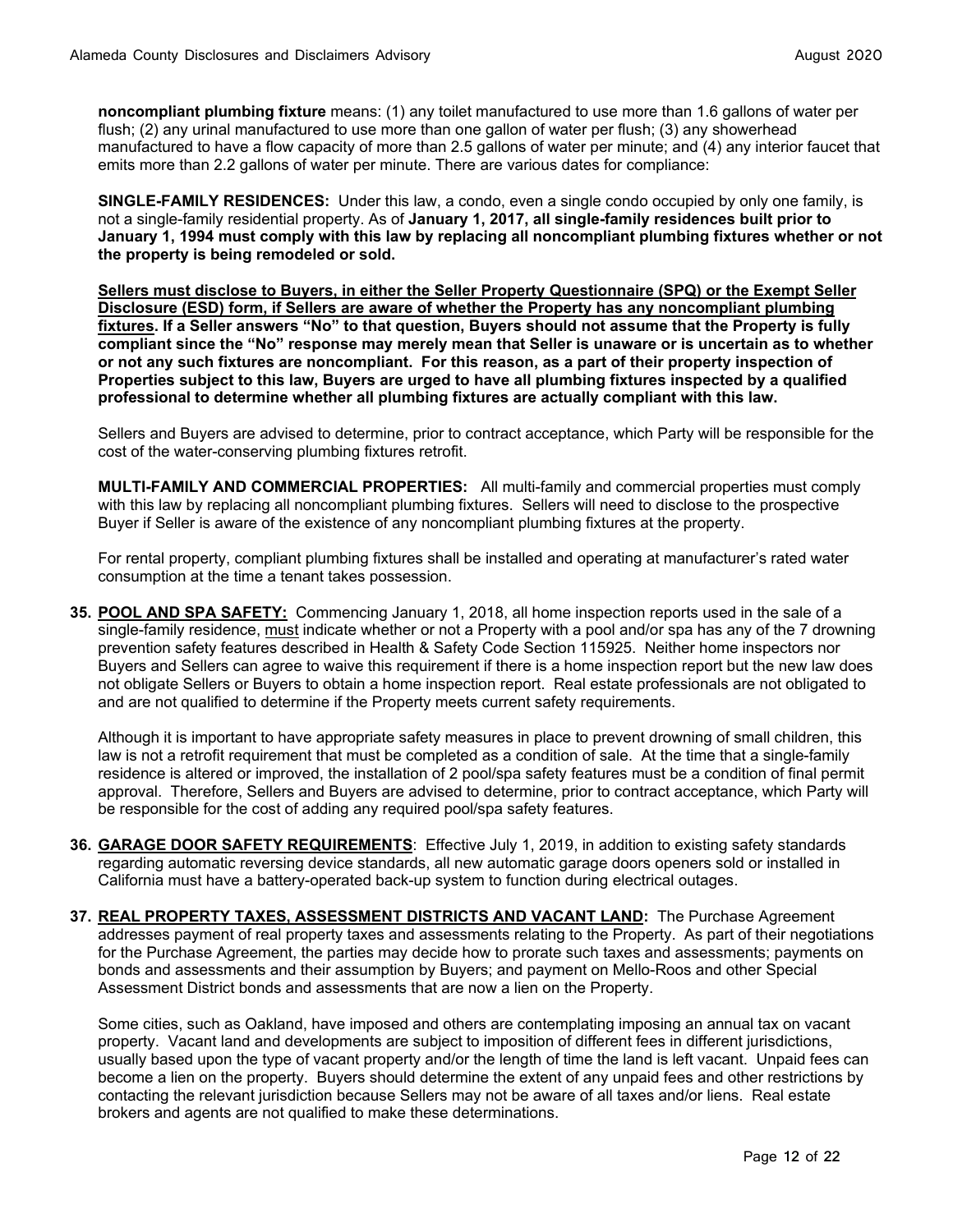**38. RENTAL PROPERTY: RENT CAPS & JUST CAUSE EVICTION:** Effective January 1, 2020, with certain exemptions, California law limits the amount of rent increases that can be made by Landlords during any 12 month period of time and establishes "Just Cause" requirements for evicting Tenants who have continuously and lawfully occupied the Property for 12 months or more. This state law establishes criteria and procedures for At-Fault Just Cause Evictions, No-Fault Just Cause Evictions as well as Tenant payments for No-Fault Just Cause Evictions. Existing and future local ordinances may also apply to the frequency and amount of any rent increases as well as the ability to evict Tenants depending upon whether or not the local law is more restrictive on the Landlord than the state law.

Effective July 1, 2020, Landlords must disclose, in writing, to all Tenants, whether the Property is exempt from the Rent Cap and Just Cause Eviction requirements. Although renting out a single-family home is generally exempt from local rent control measures under state law, renting out individual rooms in a singlefamily home to different Tenants is not exempt from local rent control and eviction ordinances.

Multiple jurisdictions in Alameda County have enacted their own ordinances controlling the ability of property Owners to increase rents, evict tenants and the degree to which the Tenant must be compensated for their relocation expenses. Brokers cannot determine whether local ordinances or state regulations will or will not apply to any given Property or apply to any given Tenant. Therefore, if property Owners have questions regarding these issues, they should consult with an Attorney who specializes in Landlord-Tenant law in Alameda County. In particular, Sellers and Buyers of tenant-occupied property should consult with their own Local Landlord-Tenant Attorney to determine the legal viability of entering into an agreement that the Property shall be vacant prior to, or at any time on or after the Close of Escrow.

**39**. **GENERAL RENTAL PROPERTY ISSUES AND FAIR HOUSING:** Landlords must provide Tenants with various state and local disclosures and advisories and comply with all other regulations. Landlord noticing requirements include, but are not limited to, disclosing if the Property is exempt from rent control (**see Paragraph 38**), notifying potential and actual Tenants of any local No-Smoking Ordinance (see **Paragraph 51**) providing all Tenants with a statutory flood hazard disclosure and a bedbug notice. Landlords must also comply with other regulations, such as eradicating bedbugs, to make the property safe for habitation.

Buyers intending to use some or all of a Property for rental purposes should investigate all rental property issues with appropriate governmental authorities, the relevant HOAs, and a Local Landlord-Tenant Attorney during Buyers' inspection/investigation contingency period, if any. Brokers are not qualified to provide legal advice and they are not qualified to determine which Landlord-Tenant laws apply to any given Property or Tenancy.

The California Department of Fair Employment and Housing ("DFEH") has issued regulations that became effective on January 20, 2020 for housing providers, Landlords and property managers which expand the categories of protected classes or "bases". For example, Landlords cannot discriminate against a prospective Tenant based upon their source of income, including, but not limited to, Tenants who get Section 8 or other types of government housing choice vouchers. The Fair Housing Laws also limit use of criminal records in the Tenant selection process. The blanket use of criminal records to refuse to rent can be a Fair Housing violation under state law and some jurisdictions prohibit a Landlord from running a criminal background check on prospective Tenants, such as the City of Oakland under their Fair Chance Housing Ordinance. It is important to recognize that illegal Discrimination does not have to be intentional to constitute a violation of the Fair Housing Laws if it results in a "disparate impact" on people in any of the protected bases. Landlords are urged to consult with a local Landlord Tenant Attorney regarding the criteria that can legally be used in the Tenant selection process.

When rental properties are offered to the public, the Owner and real estate agent must act in compliance with all federal and state Fair Housing laws and regulations including, but not limited to, providing unrestricted access to potential Tenants with Assistance Animals (defined in California as including both service animals and support animals). Landlords are required to provide a "reasonable accommodation" for Tenants with disabilities; reasonable accommodations include allowing the Tenant to occupy the rented residence with an Assistance Animal regardless of any "no pet" policy that may otherwise apply. The Landlord may not charge a "pet deposit" or otherwise charge the Tenant for having an Assistance Animal in any manner that is different from a Tenant without such an animal. Any Owner renting their property should consult with a local Landlord-Tenant Attorney who specializes in Fair Housing issues for advice on any matters related to Fair Housing and Assistance Animals.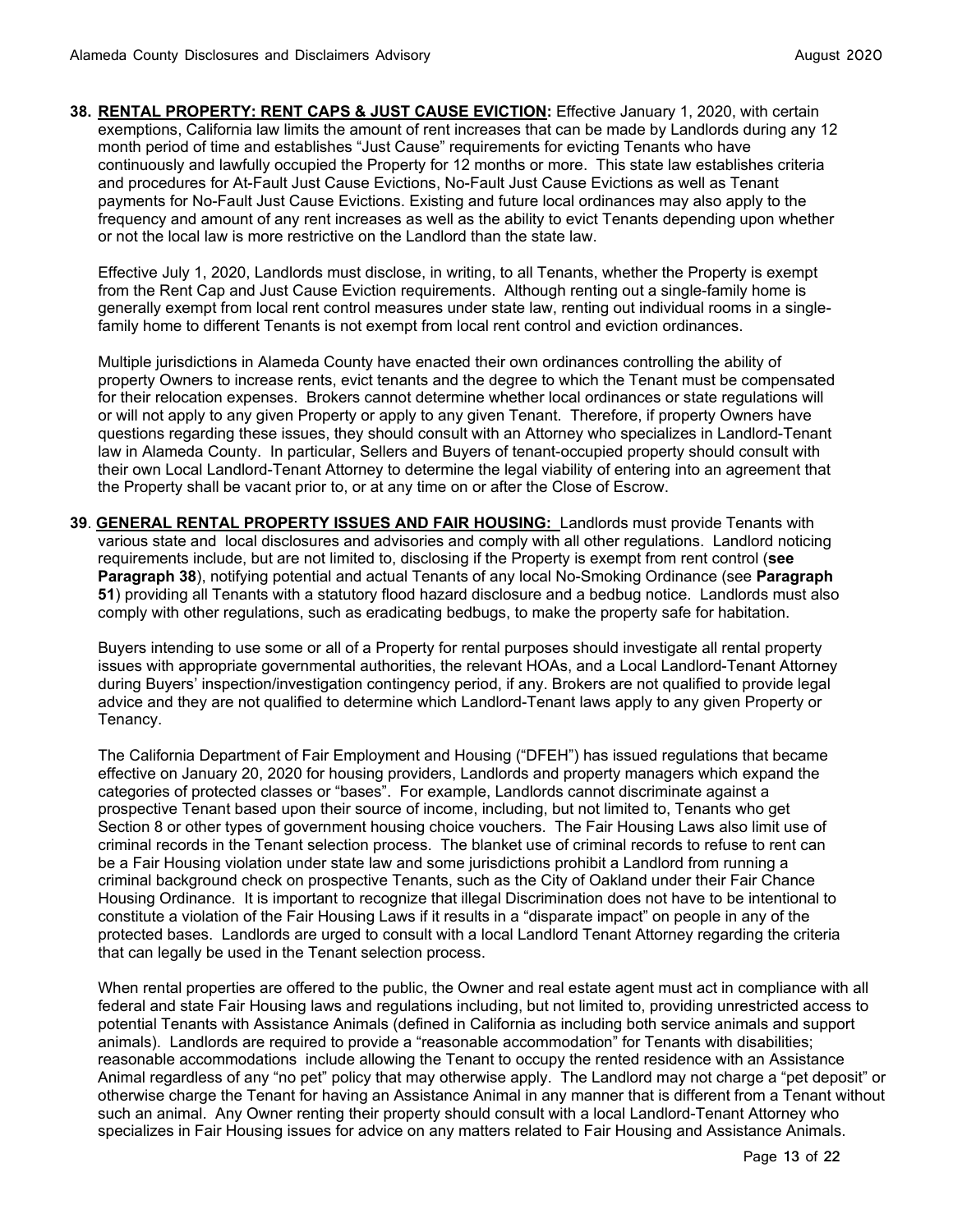State law prohibits Landlords from refusing to rent to Tenants who intend to operate a day care facility; a residence with up to 14 children is deemed to be a legitimate residential use.

Several HOAs already have or are considering imposing restrictions on new Owners who intend to rent out some or all of their Property which may differ from rules for existing Owners in an effort to limit the percentage of non-Owner-occupied units which can impact the ability to obtain financing.

Although state law encourages construction of secondary housing units (an accessory dwelling unit "ADU" or "in-law unit") and prohibits HOAs from unreasonably restricting building an ADU on an Owner's separate interest, the ability to construct those units and/or to rent those units to Tenants is still subject to local jurisdiction regulations and approvals. If Buyers intend to construct or use secondary units for rental purposes, they should investigate the financial and legal feasibility of those improvements and uses with appropriate experts during Buyers' inspection contingency period, if any. Brokers are not qualified to make those determinations.

Buyers who intend to use some portion or all of the Property for any type of rental purposes should contact the relevant City or County to ascertain all governmental requirements that impact the ability to use the Property for rental purposes, including. but not limited to, rent control and eviction requirements, any special permits, business taxes and licenses to use a property for rental purposes, inspections, retrofit or disclosure obligations, prior to removing any inspection contingencies. See, for example, **Paragraphs 27, 29, 34, 38 and 49.**

**40. SHORT-TERM AND VACATION RENTALS:** With the increased popularity of short-term and vacation rental services and websites such as Airbnb and VBRO, various local governmental entities and homeowner associations ("HOA") have enacted, or are considering enacting, regulations on the ability of Owners to rent out some portion or all of their property on either a short-term or long-term basis. Existing and proposed regulations may include a complete prohibition against certain types of rentals, licensing, permit requirements, special health and safety inspections, taxation and/or restrictions such as a limitation on the number of nights per month, total number of renter occupants, parking requirements and noise restriction. Renting out one's property may also be impacted by subdivision and HOA Covenants, Conditions, and Restrictions ("CC&Rs"). In some areas, the HOA and/or governmental entities are classifying short-term and vacation rentals as constituting the running of a business out of a residence which is often prohibited in CC&Rs and/or requires approval of a home occupation permit from the local governmental entity.

Neither Sellers nor Brokers can predict if, or when, any jurisdiction or HOA will adopt regulations, limitations or prohibitions on rentals in the future. Buyers who are considering using some portion of or all of their property for short-term or vacation rentals are strongly encouraged to investigate current and pending governmental and/or HOA rules and regulations related to rentals, insurance coverage, and the existence of taxation such as a Transient Occupancy Tax ("TOT") and to review that documentation with a qualified California real estate attorney as well as their own insurance broker prior to the Close of Escrow.

- **41. PUBLIC SERVICES:** Public services (schools, fire, law enforcement, emergency response, etc.) may have been impacted by financial difficulties which can lead to changes in the level of service. In addition, each school district has its own rules regarding school assignments, and these rules may change at any time with little notice. For these reasons, Brokers cannot represent or guarantee that anyone who resides in any particular property will be able to attend any particular school or school district. If Buyers have any concerns regarding the quality and/or financial viability of public services, Buyers should investigate to their satisfaction prior to removing any applicable contingencies.
- **42. NEW CONSTRUCTION WARRANTIES, DEFECTS AND LAWSUITS:** The Real Estate Transfer Disclosure Statement ("TDS") requires Sellers to disclose if there are any lawsuits by or against the Sellers threatening or affecting the real property along with questions related to construction defects, citing Civil Code Sections 900, 903, 910 and 914. These codes are part of a law that is often referred to as SB800 or Title 7, which generally applies to residential real property built by a "Builder" (as defined in Section 911) and sold for the first time after January 1, 2003. Section 900 provides for a limited one-year warranty from the Builder and Builders may provide "enhanced protection agreements" which may extend the warranty period. Homeowners are required to follow all reasonable maintenance obligations and schedules communicated in writing by the Builder and product manufacturers, as well as commonly accepted maintenance practices. Failure to do so may provide a defense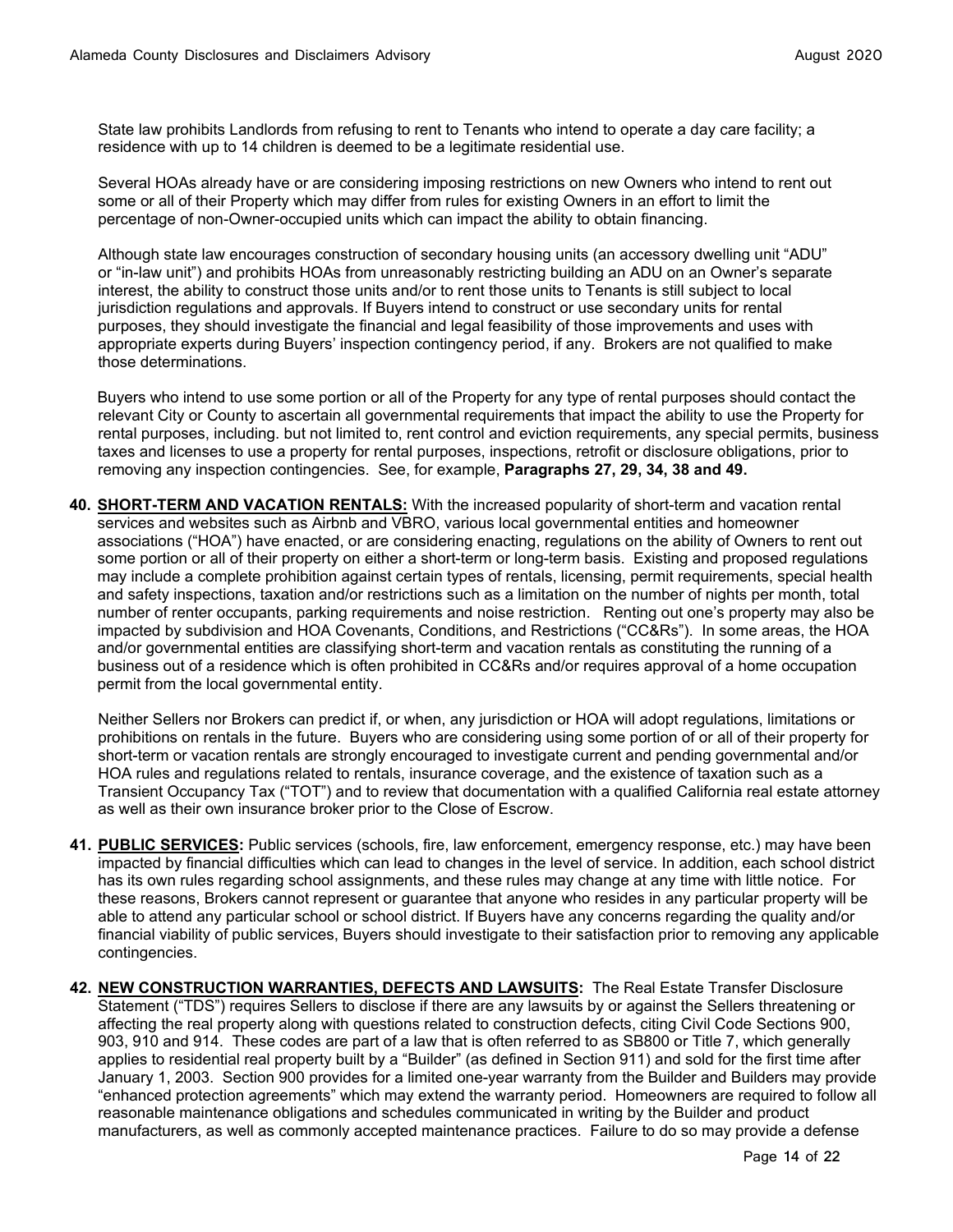against a homeowner claim and Builders often require specific pre-litigation procedures and remedies in the event of a claim against the Builder. Sellers who have questions about how to answer this TDS question should consult with a California real estate attorney for advice. If the Sellers disclose any lawsuits or claims, Buyers should investigate such disclosures with a California real estate attorney. Brokers are not qualified to provide advice on these matters.

- **43. PRIVATE ROADS:** If the property is assessed or affected by a private road that is shared with one or more other properties, Buyers need to determine the existence of a recorded private road maintenance agreement and compliance with that document. If no such agreement exists, Civil Code Section 845(s) provides that "the cost shall be shared proportionately to the use made of the easement by each Owner." Buyers should contact city/county officials and/or their attorney to evaluate their potential responsibilities.
- **44. MARIJUANA (CANNABIS):** Effective January 1, 2018**,** California has legalized certain uses of cannabis; however, this new statewide law requires local cities and counties to enact their own regulations regarding where cannabis can be used as well as the requirements for the issuance of permits and licenses prior to anyone cultivating, distributing and/or selling cannabis. Those regulations may include but are not limited to an inspection of the property and/or a determination as to the availability of water and other resources to grow cannabis. However, there are still federal laws which may make those activities illegal and the federal government's ability to enforce its stricter restrictions in states such as California is still possible.

If Buyers are intending to purchase property that has been used for cultivation, distribution and/or sale of cannabis or if Buyers are intending to purchase property for those same purposes, Buyer should consult with a local, qualified California real estate attorney who has expertise in this area of the law. Cultivation or storage of marijuana may cause damage or alteration to the Property which may not be visibly apparent. Brokers are not qualified to make any determinations regarding these issues.

State law allows Landlords to prohibit/regulate smoking of marijuana in or on the Landlord's property as well as to allow Landlords to prohibit the cultivation, distribution and sale of marijuana for any purpose. Some HOAs may impose their own restrictions on these activities as well. **Thus, simply because the state has legalized cannabis should not be interpreted as eliminating any local restrictions on the cultivation, distribution, selling and/or use of cannabis**.

### **D. COUNTY AND CITY ADVISORIES**

- **45. NOISE FROM TRANSPORTATION SYSTEMS:** There are several airports in and around Alameda County that may create a certain level of noise and have flight patterns that are subject to change. For more information on a particular airport contact:
	- Livermore Airport, 636 Terminal Cir., Livermore, CA (925) 960-8220
	- 63CN Livermore, CA (925) 606-1536
	- Hayward Executive Airport, 20301 Skywest Dr., Hayward, CA (510) 293-8678
	- Little Hands Airport, 18320 Bollinger Canyon Rd., San Ramon, CA (415) 837-8981
	- Oakland International Airport, 1 Airport Dr., Oakland, CA (510) 563-3300

There are several commuter and freight rail lines (including but not limited to BART) that run through both the incorporated and unincorporated parts of Alameda County. Buyers need to assess for themselves whether or not the level of noise is personally satisfactory during the investigation contingency period.

**46. SAN FRANCISCO BAY REGULATIONS:** The San Francisco Bay Conservation and Development Commission ("BCDC") is charged with the responsibility of restoring Bay wetlands and marshes, preventing wetlands and mudflats from being filled, and supporting the continued and productive use of salt ponds. Properties abutting San Francisco Bay, its tidelands and marshes, may be subject to the jurisdiction of the BCDC which may limit building, and impose other requirements on property Owners. Buyers of such property are urged to contact BCDC at (415) 352-3600.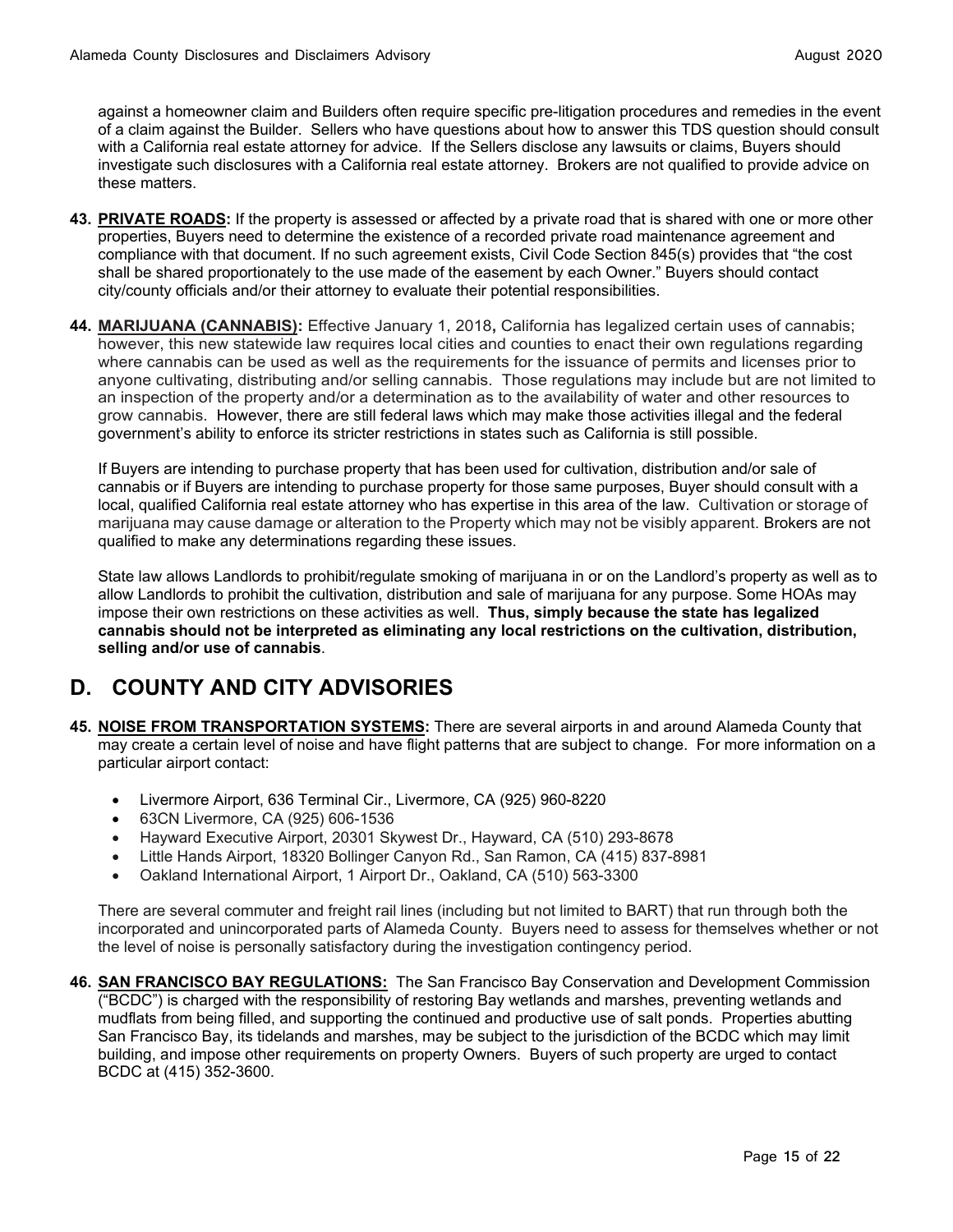- **47. FLOOD BENEFIT ASSESSMENT:** The Alameda County Flood Control and Water Conservation District levies benefit assessments to help finance flood control operations. These assessments are proportionate to the runoff from each parcel of land. The program applies to all of Alameda County with the exception of the Cities of Albany, Berkeley, Alameda, Piedmont, and the Zone 7 area east of the hills (Livermore-Amador Valley). For more information, contact the Assessor's Office: (510) 272-3787.
- **48. SPARK ARRESTORS**: As of the date of this Advisory, the cities of Dublin and Pleasanton have enacted ordinances requiring that properties with fireplaces be fitted with spark arrestors at the time of a sale. Dublin also requires that Seller deliver to Buyer a written statement indicating that the Seller is in compliance with the ordinance. (Dublin Ord. 37-87 § 1 (b)) Other cities may also enact such ordinances. For more information on a particular city's requirements, contact the local Building Department or Fire Chief.
- **49. RESIDENTIAL RENTAL UNIT FEE:** Various cities and municipalities charge Landlords a "residential Rental Unit Annual Business Tax License Fee and/or Rental Program Fee. The County and/or other cities may enact comparable requirements. The fee may be imposed after escrow closes and the amount or calculation of these fees can change. Please contact the city in which your rental property is located to determine if such fees are charged and for the most current list of such fees since fees are subject to change at any time.
- **50. HVAC/DUCTING:** The California Energy Commission issued New Duct Sealing Requirements in 2005. Depending upon certain conditions and the Property location, if a central air conditioner or furnace was installed or replaced after October 1, 2005, the ducts must be tested for leakage. If the ducts leak 15% or more, then repairs must be made to seal the ducts. Additional testing may then be required to verify that the work was done properly. It is strongly recommended that all of this work be done by licensed contractors who should obtain all required permits. Only a contractor who has specialized knowledge regarding HVAC systems can determine whether or not the ducts must be sealed. While portions of Alameda are exempt from this requirement, only a review of the official map of the California Energy Commission can determine whether a particular property is exempt. **See Map for applicable Climate Zones at:**

https://www.energy.ca.gov/maps/renewable/building\_climate\_zones.html.

**51. NO SMOKING ORDINANCES**: To protect public health, guarantee the right of nonsmokers to breathe smokefree air, and to protect the environment, some cities, such as Alameda and Berkeley, have enacted No Smoking Ordinances banning smoking in some or all public places and/or in multi-unit residences (usually defined as being more than 1 unit which is a personal dwelling space whether or not there are cooking facilities, such as renting out a room in a home). Local ordinances may require that disclosures about this issue must be included in purchase contracts and/or leases and these ordinances may change over time. Brokers have no expertise on these issues.

#### **52. SEWER LINE INSPECTION AND COMPLIANCE:**

**NOTE:** Private sewer lateral ("PSL") inspection and testing involves only the section from the building to the public sewer main that is usually in the street. Inspections to, and repairs of, PSL's do not cover other sewer lines in or under the property which are not a part of the PSL itself. These areas would need to be the subject of a separate inspection if desired and requested by Buyer. If the property is not serviced by EBMUD, contact the relevant wastewater entity.

**a. EAST BAY MUNICIPAL UTILITY DISTRICT ("EBMUD"):** The EBMUD Wastewater Control Ordinance requires property Owners in certain areas of the EBMUD wastewater service area to obtain a compliance certificate that shows their PSL's are without defects and have proper connections. The ordinance specifies three conditions which require property Owners to test and, if needed, repair or replace their private sewer laterals: (1) prior to selling the property; or (2) when obtaining any permit for the construction or modification of the property estimated to be greater than \$100,000; or (3) when increasing or decreasing the water meter size.

A property is exempt if the PSL is less than 10 years old and was fully replaced before August 2011, and the Owner provides evidence of the replacement work and date performed.

Responsibility for repairs can be negotiated between Buyer and Seller. If repairs cannot be completed prior to Close of Escrow, a property Owner may apply to EBMUD for a 180-day Temporary Waiver and pay a fee.

**Vacant Land**: As part of the sale of vacant land within EBMUD with NO sewer lateral, an exemption certificate must be filed. However, for vacant land that HAS an old sewer lateral (such as a fire lot in the Oakland Hills):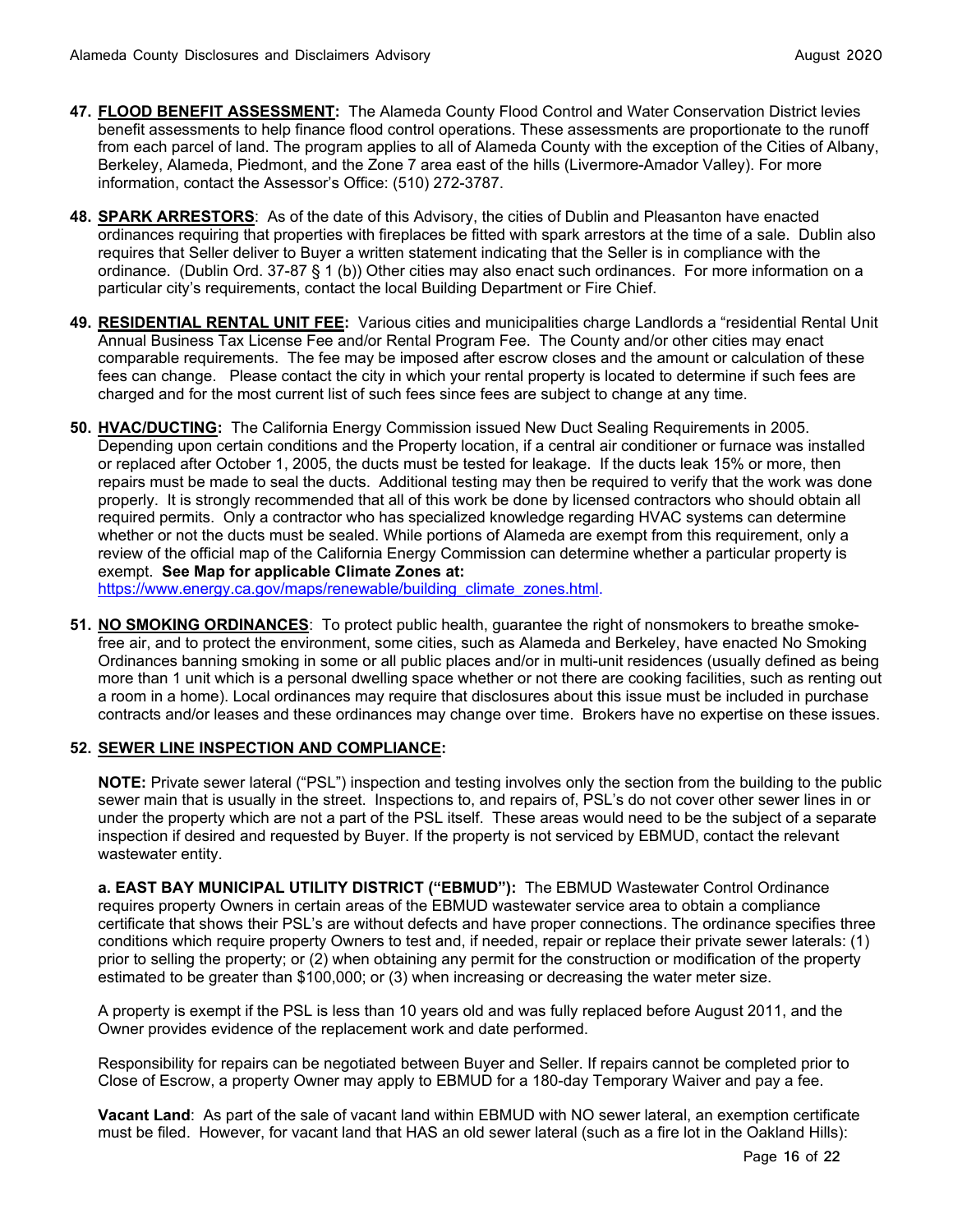- i. At point of sale, Buyer would need to file for the 180-day compliance extension.
- ii. Buyer would then need to make the decision as to how soon they will be building on the property.
- iii. If building immediately, compliance may be delayed as part of the building and permit process.
- iv. If not building immediately, Buyer would need to abandon or disconnect the sewer lateral from the main and obtain a certificate of abandonment from EBMUD.

**For detailed and current information on a Property's compliance status, and the inspection, repair, temporary waiver and/or certification process, Sellers and Buyers are urged to go to the EBMUD/PSL site or contact the local municipality that controls the Private Sewer Lateral ordinance for the Property. Most municipalities that control the Sewer Lateral ordinance follow the guidelines set by EBMUD. For more information on the inspection, repair, temporary waiver and/or certification process, contact EBMUD or view the information online at http://www.eastbaypsl.com/eastbaypsl/.**

**b. CONDOMINIUMS AND CID'S DEFERRED:** (For Cities such as Alameda, Albany, El Cerrito, Emeryville, Kensington, Oakland, Piedmont, Richmond Annex and possibly others) Condominiums and other Common Interest Developments with a Homeowners' Association ("HOA") are generally excluded from bringing s PSLs into compliance, whether individual or shared laterals, until July 12, 2021 BUT ONLY if the HOA is legally responsible for maintaining the Sewer Laterals. There are several exceptions to this rule:

- Any Common Interest Development without an HOA does NOT have a deferral for Sewer Lateral compliance.
- If the Homeowner is legally responsible for maintaining the Sewer Lateral, compliance is NOT deferred.
- If the Homeowner is responsible for the Sewer Lateral associated with their unit and the HOA is responsible for any shared laterals, there may be NO deferral for the Sewer lateral associated with the individual unit.

**Prospective Buyers should contact the HOA directly to determine responsibility for the Sewer Laterals, whether the appropriate Notice of Responsibility has been filed with EBMUD for each unit sold, and whether adequate reserves are available to make any necessary repairs.**

- **53. REAL ESTATE DEVELOPER AND REHABILITATION OF REAL ESTATE:** Every person in Alameda County engaged in the business of developing or rehabilitating and selling real property in which said person has equity, interest or title, and not specifically taxed by Section 3.04.350 or other provisions of this chapter, shall pay a business tax which is calculated based upon permit value used for building permits within the unincorporated areas of the county. These taxes are subject to change at any time. For more information, visit: Real Estate Rehabilitation Ordinance.
- **54. SIDEWALK REPAIR PROGRAMS: The Alameda County Sidewalk Repair Program currently only applies to single-family residential units in the following communities within County Planning Area 2: Ashland, Castro Valley/Fairmont, Cherryland, Unincorporated Hayward/Fairview, and San Lorenzo/Royal Sunset.** Funded through Measure B, this program currently reimburses 50% of the sidewalk repair cost per property (up to a maximum of \$750) for sidewalk-related repairs to the frontage of a single-family dwelling Homeowners residing in San Lorenzo may be eligible for additional assistance through Redevelopment funds, however the costs are subject to change at any time. For more information contact the Public Works Agency: (510) 670-5500.

Some cities, such Berkeley and Piedmont, have their own sidewalk repair or inspection requirements. See **Paragraphs 56a and 60b** below Effective July 9, 2019, Oakland, has enacted a Sidewalk Repair Ordinance which is a governmental retrofit requirement that is a condition of sale. For more information about the Oakland Sidewalk Repair Ordinance, Sellers and Buyers are encouraged to carefully review the Bridge Association of REALTORS® *Advisory Regarding the City of Oakland Point of Sale Sidewalk Repair Ordinance.* The City of Oakland's information can also be accessed online at https://www.oaklandca.gov/resources/title-transferordinance.

#### **55. ALAMEDA CITY ORDINANCES AND DISCLOSURES:**

**a. SECONDHAND SMOKE ORDINANCE:** The City of Alameda limits exposure to secondhand smoke in places of employment, public places and multi-unit housing (defined as two or more units). Smoking is prohibited inside the units of all rental and common interest complexes (condos, co-ops, PUDs). Additional information is available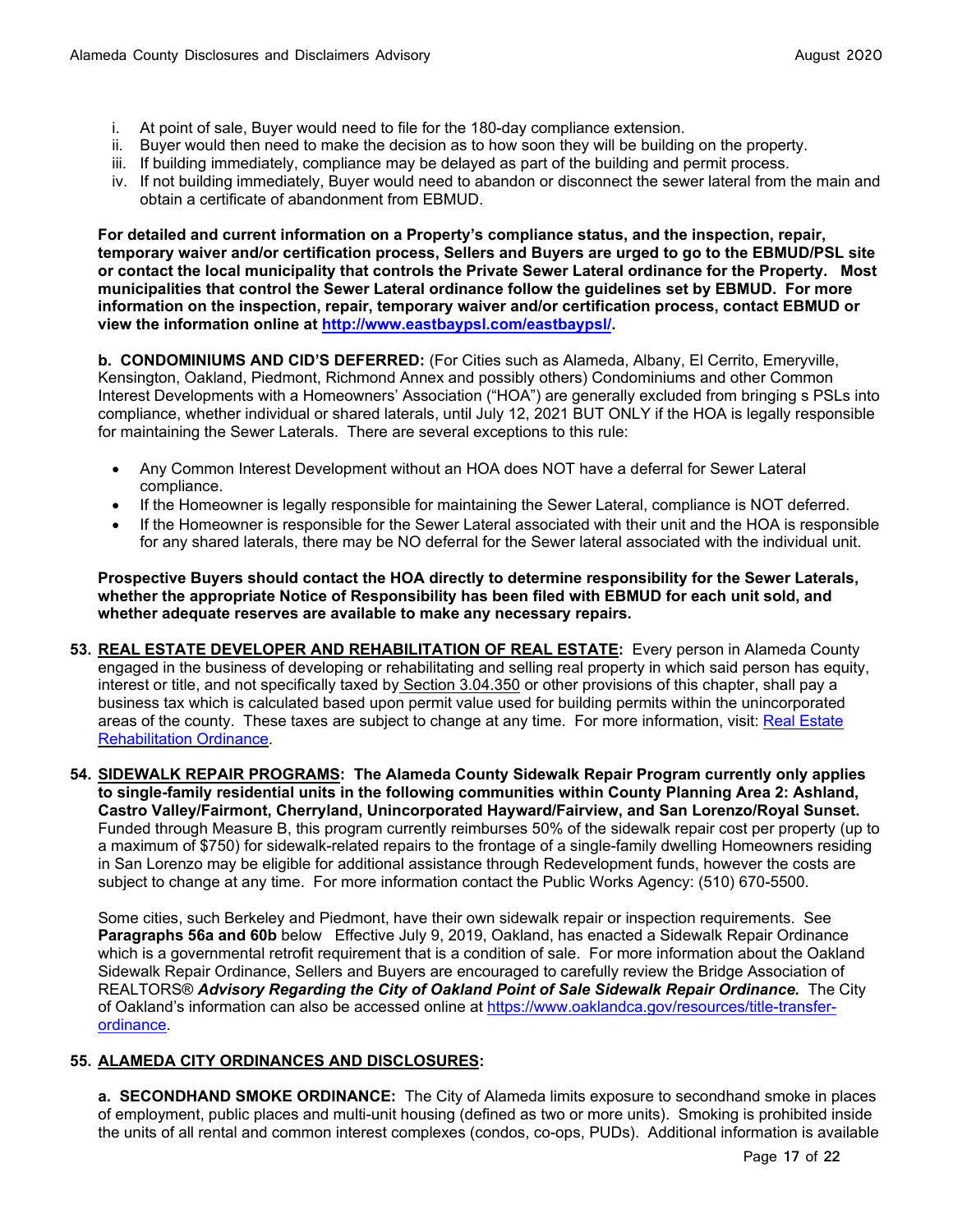from the City of Alameda at (510) 747-4700 or online at: https://www.alamedaca.gov/RESIDENTS/Secondhand-Smoke-Ordinance.

**b. BUILDINGS CONSTRUCTED PRIOR TO 1942 AND/OR DESIGNATED HISTORICAL SITES:** Any Property constructed prior to 1942, as determined by City of Alameda records, may not be demolished or removed without the approval of the Historical Advisory Board. Further, some properties have been deemed to have historical merit and have been placed on the Historical Building Study List. Restrictions on modifications or repairs to these properties can apply. For more information, contact City of Alameda Community Development Department at (510) 747-6850, or Buyers may consult with a property historian.

**c. SOFT STORY ORDINANCE:** Multi-unit residential apartment and condominium buildings with five (5) or more residential units, containing a soft, weak, or open front ground floor, may be designated as potentially hazardous in the event of an earthquake. The City of Alameda has identified and maintains a list of such properties. Buyers should contact the City of Alameda Community Development Department to determine if the property is on the Soft Story list and what further action is required. For more information contact the City of Alameda Community Development Department at (510) 747-6850. It is recommended that Buyers investigate the status of permitting and zoning with the City of Alameda Community Development Department, (510) 747-6850.

**d. BAY FARM ISLAND RECLAMATION DISTRICT:** Homes located in Harbor Bay Isle may have fees assessed by the City of Alameda for maintenance. For more information, contact City of Alameda Community Development Department at (510) 747-6850.

**e. LEASED LAND:** Some properties located on the water are owned by the City of Alameda and leased to the Owners. The property Owners do not have Ownership rights to this property. Buyer is advised to review the title report to confirm whether any land is leased and contact the City of Alameda, Economic Development Division at (510) 747-6890.

**f. ALAMEDA POINT AND PROXIMITY TO FORMER AND CURRENT MILITARY ORDNANCE LOCATIONS:**  Alameda Point and Coast Guard Facility at Coast Guard Island have been, or are currently, military ordnance locations (military training grounds which may contain explosives and/or hazardous wastes). For more information, contact the City of Alameda (510) 747-4700 or the United States Coast Guard at Coast Guard Island Administration at (510) 437-5371.

**g. INDUSTRIAL ZONE:** Most Alameda Property is located within one mile of an industrial zone. Such zones may create nuisances including, but not limited to, noise, debris and dust. Buyers are encouraged to investigate the neighborhood where the property is located. For more information, contact the City of Alameda Community Development Department at (510) 747-6850.

**h. GAS SHUTOFF VALVES:** The City of Alameda requires all buildings that have natural gas service shall have an automatic gas shutoff valve installed if either of the following situations exists: (a) the Property is being sold **OR** (b) The homeowner has been issued a permit for gas piping. For more information, contact City of Alameda Community Development Department at (510) 747-6850.

**i. SCHOOLS**: To determine the location of the public school a student maybe attending, contact the administrative offices of the Alameda Unified School District (510) 337-7000.

**j. PARKING ADVISORY:** Parking of vehicles both on and off street is governed by city code and/or homeowner's association rules and regulations. Parking could be restricted. Buyers should thoroughly review all documents related to parking. For more information contact the City of Alameda Community Development Department at (510)747-6850 and if applicable, the appropriate HOA.

**k. BEDROOM DEFINITIONS:** A property's number of bedrooms is subject to different and, at times, contradictory definitions. County tax records often indicate the number of bedrooms recorded in the county's tax assessor's office. Owners of a property may describe a room as a bedroom based on how it is used or could be used. There is no statewide definition of a bedroom but California Building Code provide minimum standards for "Sleeping Rooms." Discrepancies may be the result of an Owner performing work without permits. The City of Alameda's Community Development Department follows the California Building Code requirements. Buyers are advised to consult with the City of Alameda Community Development Department at (510)747-6850.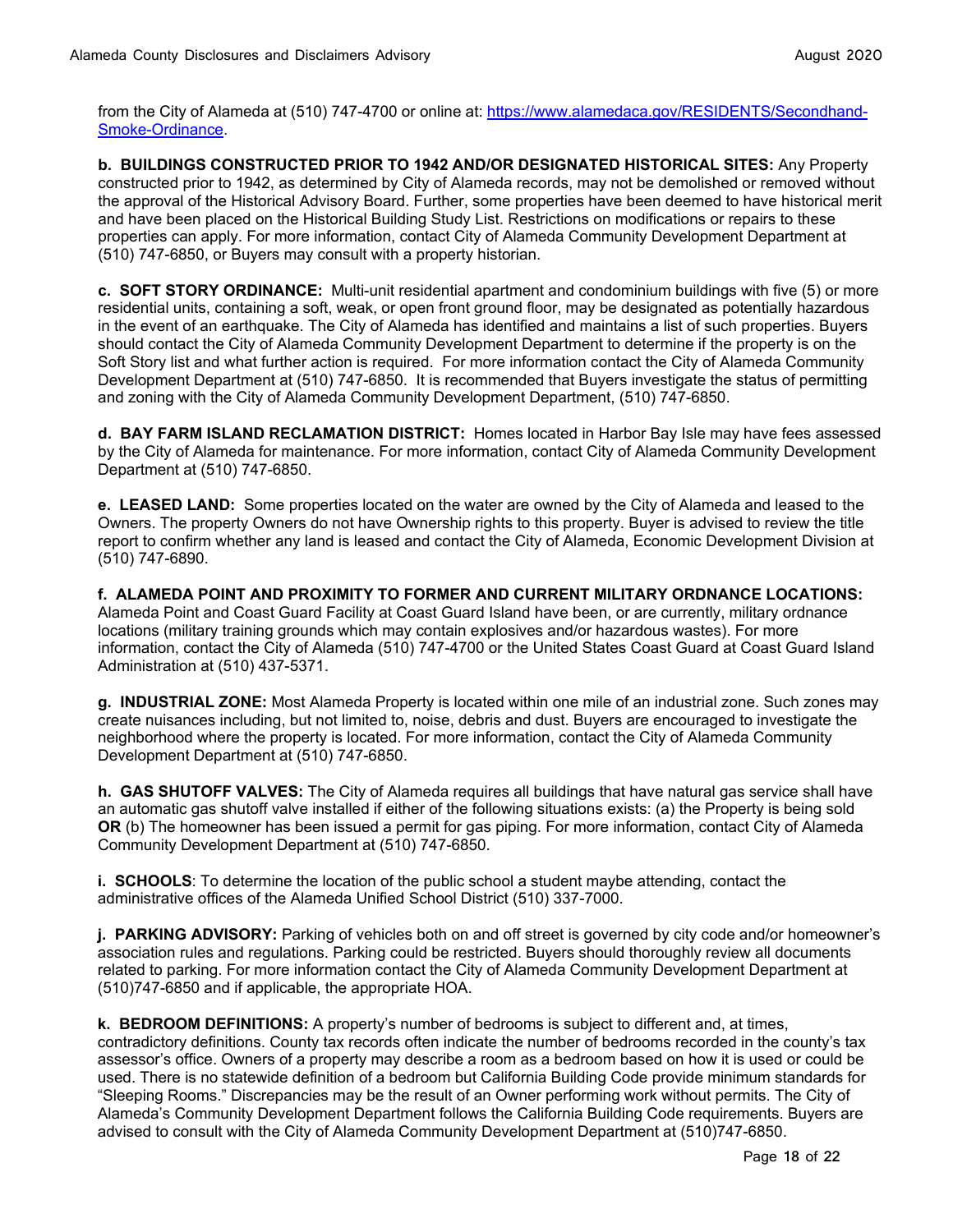**l. PRIVATE SEWER LATERAL: The** Alameda Sewer Lateral Ordinance adopted by the City of Alameda considers sewer laterals replaced between 1988 and July of 2012 as valid for 25 years. Sewer lateral tests during this period were valid for 7 years. After July 2012, The City of Alameda considers a sewer lateral replacement valid for 20 years and a test valid for 7 years. Effective January 1, 2015, properties in Alameda are subject to the EBMUD Regional Private Sewer Lateral Program. Information about how properties in Alameda County can comply with the Program is available at www.EastBayPSL.com and at www.AlamedaCA.gov.

**56. BERKELEY REGULATIONS**: In addition to the following, Buyers should review the City's ordinances, including, but not limited to, rent control/eviction requirements, taxes, permits and licenses, as part of their investigation contingency, if any. All of Berkeley's ordinances, codes and regulations can be viewed at the City's website at https://www.cityofberkeley.info or by contacting the City: 2120 Milvia Street, Berkeley CA 94704 T: 510/981-7440

**a. BERKELEY SIDEWALK REPAIR PROGRAM:** Since October 2011, the City of Berkeley splits the cost of sidewalk repair with homeowners 50/50 regardless of the cause of deterioration. Property Owners are responsible for the full amount of repair if the sidewalk was damaged due to (i) intentional acts of property Owner; (ii) property Owner replaces the sidewalk independent of the City's Sidewalk Repair Program; or (ii) the sidewalk is the result of a new development or redevelopment project. To determine if any sidewalk in Berkeley requires repair, the general rule is that any breaks of more than  $\frac{3}{4}$  of an inch should be reported. For more information on the City of Berkeley's Sidewalk Repair Program go to: https://www.cityofberkeley.info/Public\_Works/Sidewalks-Streets-Utility/Sidewalk\_Program.aspx.

**b. BERKELEY BUILDING ENERGY SAVING ORDINANCE (BESO):** BESO requires building Owners and homeowners to complete comprehensive energy assessments to uncover energy saving opportunities. These assessments are conducted by registered energy assessors who provide detailed recommendations on how to save energy and link building Owners to incentives for energy efficiency upgrade projects. **Unless exempt, BESO is required prior to sale of a house or whole building.**

**Exemptions Include:** Buildings 600 square feet, or less than 25,000 square feet and individually sold units within a larger building, such as an attached condominium. For details on how to comply with BESO, see the **Berkeley Purchase Agreement Addendum**.

- **57. LIVERMORE REGULATIONS**: A Report of Residential Building Records is required to be delivered to the buyer prior to the Close of Escrow. For more information about this requirement and other Livermore ordinances, go to the City's website: http://www.cityoflivermore.net/civicax/filebank/documents/6177/.
- **58. MEADOW BROOK VILLAGE ASSOCIATION**: The City of Fremont has issued a Notice and Order to Abate Nuisance with respect to the Meadow Brook Village Common Interest Development ("CID"). The City of Fremont has identified several categories of code enforcement issues that may raise fire, life and safety concerns with the structural components of the structures and individual units within that CID. The Meadow Brook Village Homeowners Association ("HOA") has identified additional issues with respect to underfunded reserve accounts, deferred maintenance of structures, equipment and services that are located within the common area; the HOA has imposed an Emergency Assessment Payment on all units and additional assessments may be imposed in the future.

Buyers are strongly encouraged to review all documents maintained by the City of Fremont regarding this CID and to carefully review all documentation maintained by the HOA regarding these issues. Additional documentation regarding past, current and future problems as well as the potential repairs and remedies, cost estimates and other documentation may be in the possession of the HOA Board of Directors, the Developer, construction personnel and/or attorneys retained by the various parties involved in the development, construction and/or repair of the CID. Brokers have not and cannot investigate any or all off-site sources of potentially critical information. Brokers have not and will not verify the information in any documents provided to Buyers by anyone including but not limited to the Seller, the City of Fremont and/or by the HOA or its Board of Directors. Buyers should consider retaining their own construction and engineering experts to evaluate the CID and any unit in the CID as part of their investigation contingency, if any. Buyers who have any questions regarding the legal duties, rights and obligations of anyone who is or who may be involved in the issues described in **Paragraph 57** should consult with their own qualified California real estate attorney.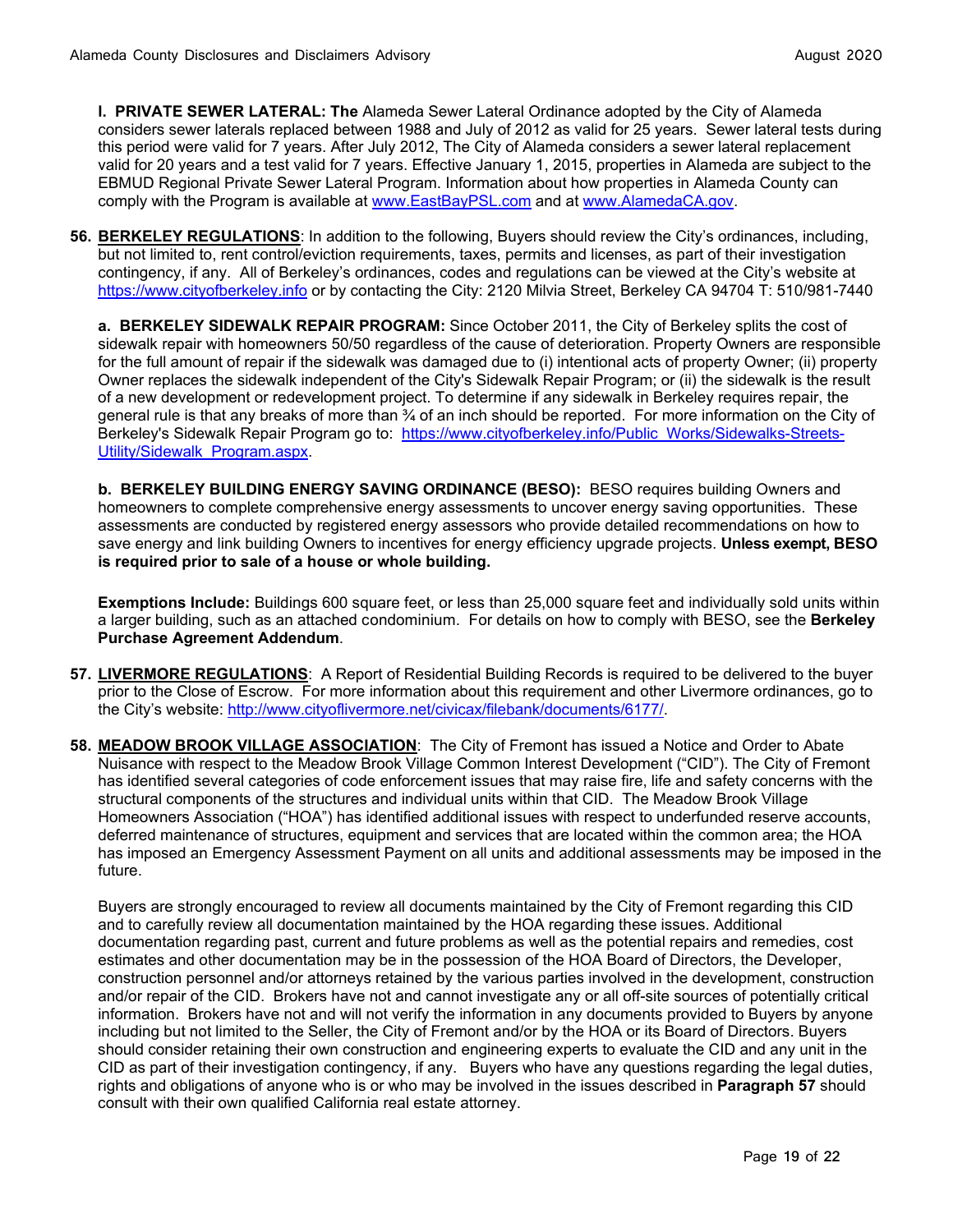- **59. OAKLAND REGULATIONS:** The City of Oakland has enacted hundreds of regulations, some of which relate to property ownership and/or the ability to rent out some or all of a property. Oakland's regulations, taxes, licenses and fees may or may not apply to your particular Property; nonetheless, Buyers should review the City's ordinances as part of their investigation contingency, if any. A complete list of Oakland's ordinances, codes and regulations can be viewed at the City's website at: https://www.oaklandca.gov/; or by contacting Oakland's Office of the City Clerk, 1 Frank H. Ogawa Plaza, 1<sup>st</sup> Floor, Oakland, CA 94612, (510) 238-3611.
- **60. PIEDMONT CITY ORDINANCES:** In addition to the following, the City of Piedmont has enacted various ordinances. Buyers should review all relevant Piedmont requirements on the City's website at: http://www.ci.piedmont.ca.us/ or by contacting the City at 120 Vista Avenue, Piedmont, CA 94611 Tel: 510/420-3040

**a. OPEN PERMITS AND NON-PERMITTED CONSTRUCTION: The City of Piedmont maintains a "House File" for every Piedmont residence. While the City does not verify or guarantee the accuracy of the information contained in their files, Buyers of any Piedmont residence are encouraged to review the entire file during the Buyers' investigation contingency period, if any, to determine what existing work on the Property was done with or without permits and whether the permits are still "open." To review the House File and/or request a Permit History, Buyers should go to the** Department of Public Works, 120 Vista Avenue, Piedmont. Further information can be obtained by contacting the Piedmont Department of Public Works at (510) 420-3050.No New Permits will be issued for construction, repair or remodeling on the property if any historical permits are still open. For general information about permits and non-permitted construction see **Paragraphs 27 and 28** above.

NOTE: Any Non-Permitted work at any time in the history of the property, and discovered by a City Official, likely will result in a Demand for Compliance by the Public Works Department **regardless of when the Non-Permitted work was completed. The City Council can impose fines of up to \$1,000 per day up to a total fine of \$100,000 until the Property is brought into compliance. Buyers are encouraged to independently determine if there is any unapproved construction. Buyers should also investigate the availability of a retroactive permit compliance process. To determine if there is any unapproved construction, review the house file and request a permit history.** 

**b. SIDEWALK INSPECTION ORDINANCE: A City inspection of the condition of the sidewalk is triggered by a permit application, or an aggregate of permit applications in any year of \$5,000 or more, or upon sale of real property. If the sidewalks for a property are deemed in need of repair, the homeowner has two choices:**

- **i. Hire a C-8 contractor licensed to work within the City of Piedmont or**
- **ii. Pay the City on a per square foot basis to have a City Contractor repair the damaged sidewalk.**

**Failure to comply with this ordinance would result in the City of Piedmont performing repairs, billing the current homeowner, and placing a lien against the property.**

### **E. SOURCES OF GENERAL INFORMATION:**

**CITY OF ALAMEDA**: https://www.AlamedaCA.gov

2263 Santa Clara Ave, Room 380 Alameda, CA 94501 Tel: 510/747-4800 Alameda Rent Stabilization: http://www.alamedarentprogram.org/ordinance-3148-overview **Police** https://alamedaca.gov/police Tel: 510/337-8340

**CITY OF ALBANY**: https://www.albanyca.org/ 1000 San Pablo Ave, Albany CA 94706 Tel: 510/528-5710 **Police** https://www.albanyca.org/departments/police-department Tel: 510/525-7300

**CITY OF BERKELEY**: https://www.cityofberkeley.info 2120 Milvia Street, Berkeley CA 94704 Tel: 510/981-7440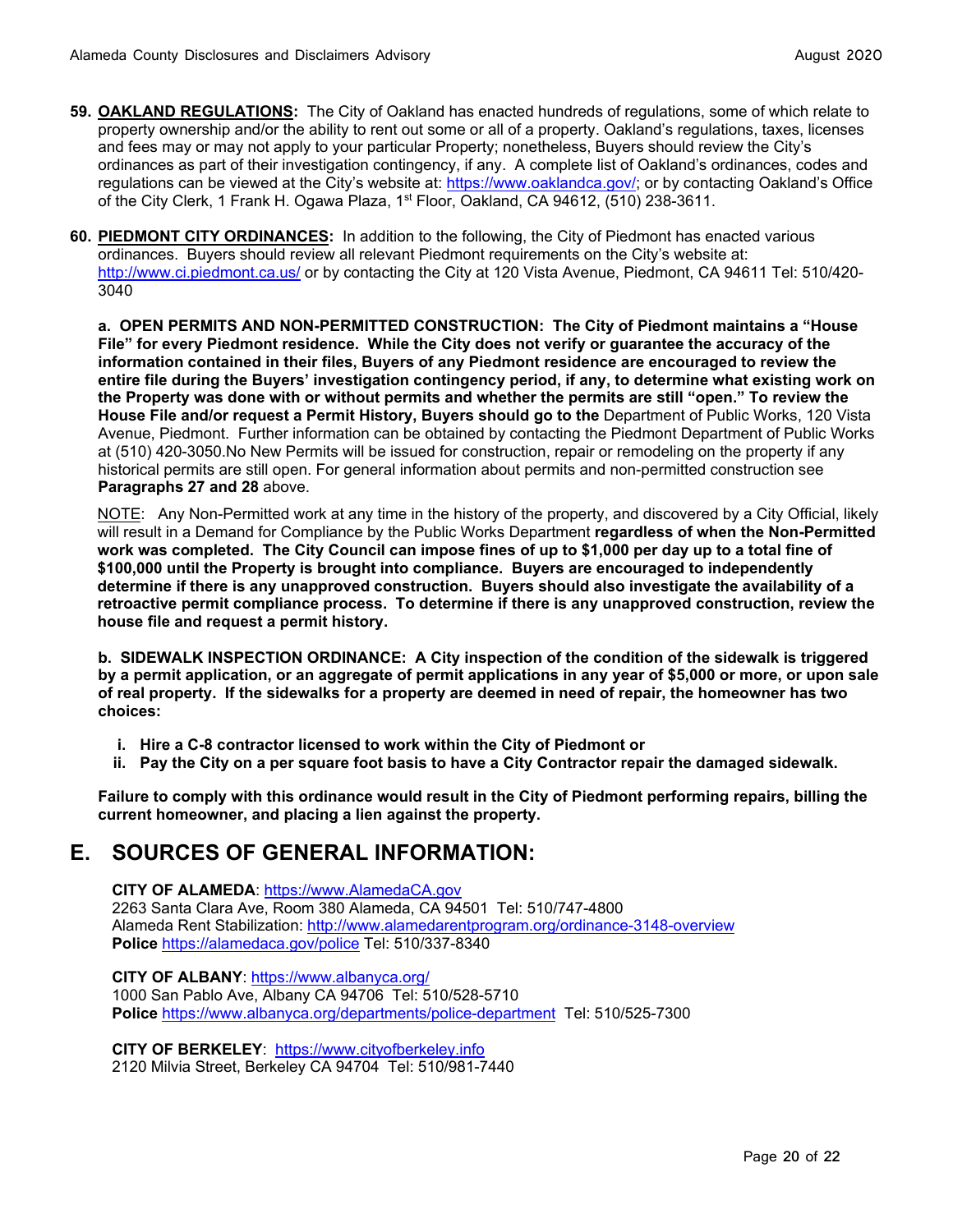**BERKELEY RENT CONTROL**: https://www.cityofberkeley.info/rent/ 2125 Milvia Street, Berkeley, CA 94704 Tel: 510/644-6128 **BESO:** https://www.cityofberkeley.info/beso/ **Police** https://www.cityofberkeley.info/police/ Tel: 510/981-5900

**CITY OF EMERYVILLE**: http://www.ci.emeryville.ca.us/ 1333 Park Ave, Emeryville CA 94608 Tel: 510/596-4300 **EMERYVILLE JUST-CAUSE ORDINANCE:** http://www.ci.emeryville.ca.us/1127/Eviction-Harassment **Police** http://www.ci.emeryville.ca.us/123/Police

**CITY OF OAKLAND:** https://www.oaklandca.gov/ Tel: 510/596-3700 250 Frank Ogawa Plaza, Ste 5313, Oakland CA 94612 Tel: 510/238-3501 **OAKLAND RENT CONTROL**: https://www.oaklandca.gov/topics/rent-adjustment-program 250 Frank H. Ogawa Plaza, 5th Floor, Oakland CA 94612 Tel: 510/238-3721 **Police** https://www.oaklandca.gov/departments/police Tel: 510/777-3333

**CITY OF PIEDMONT**: http://www.ci.piedmont.ca.us/ 120 Vista Avenue, Piedmont, CA 94611 Tel: 510/420-3040 **Police** http://www.ci.piedmont.ca.us/police/index.shtml Tel: 510/420-3000

**CITY OF SAN LEANDRO:** http://www.sanleandro.org 835 East 14th Street, San Leandro, CA 94577 Tel: 510/577-3200

**CASTRO VALLEY SANITARY DISTRICT:** http://www.cvsan.org/PSL 21040 Marshall Street, Castro Valley, CA 94546 Tel: 510/537-0757

**STEGE SANITARY DISTRICT:** https://www.stegesan.org/ 7500 Schmidt Lane, El Cerrito CA 94530 Tel: 510/524-4668

**WEST COUNTY WASTE WATER DISTRICT:** https://www.wcwd.org/ 2910 Hilltop Drive, Richmond, CA 94806 Tel: 510/222-6700

**Other areas in Alameda and Alameda counties**: http://www.co.contra-costa.ca.us/ or http://www.co.alameda.ca.us/. See office addresses on website.

# **F. ATTORNEY AND ACCOUNTANT RECOMMENDATIONS:**

In addition to the professional service providers Buyers will retain to inspect and analyze the property being purchased or sold, a situation may arise during the course of Buyers' purchase transaction that requires Buyers to either make an important decision or select a plan of action that could result in significant legal consequences and substantial impact on Buyers' personal finances. The most prudent and best plan is to identify a certified public accountant and real estate attorney in advance of the sale or purchase of the property so that Buyers and Sellers can quickly contact and seek the proper financial and/or legal advice and guidance if needed during the transaction. If a 1031 exchange is contemplated, also contact an exchange accommodator to discuss the proper method and timing of the exchange.

# **G. THE PARTIES ACKNOWLEDGE THE FOLLOWING REGARDING BROKER:**

- Broker does not warrant or guarantee the condition of the Property.
- Broker shall not be responsible for failure to disclose to Buyer facts regarding the condition of the property where the condition (i) is unknown to Broker or (ii) is not capable of being seen by Broker because it is in an area of the property that is reasonably and normally inaccessible to a Broker;
- **Broker has not verified square footage, size of structures, acreage or boundary lines of the property; representations made by others; information received from public records, Seller or other third**